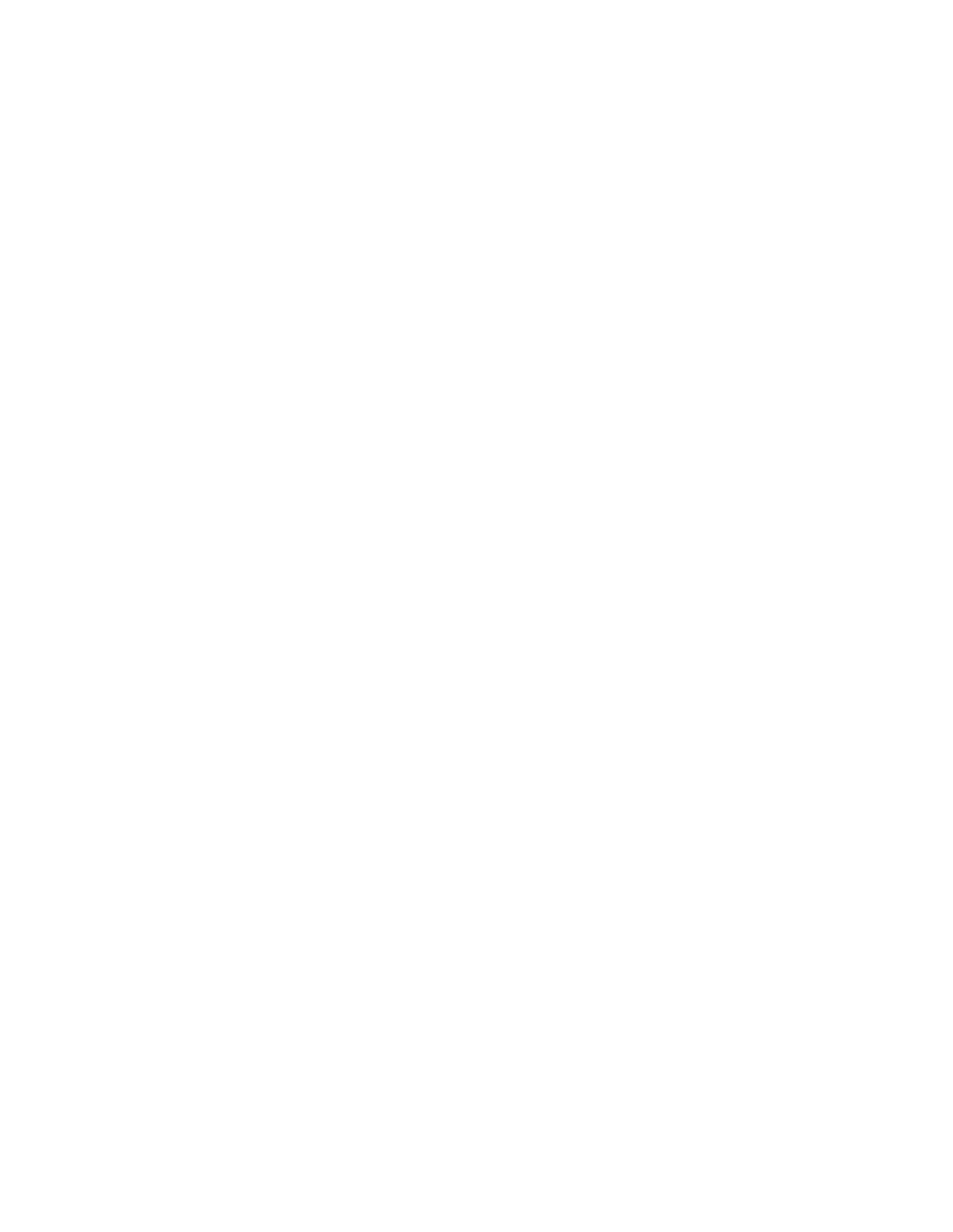# **CONTENTS**

#### I. INTRODUCTION

- 1. Reasons for adopting the Strategy
- 2. Current situation in the area of victim and witness support in the Republic of Serbia
- 3. Strategy vision, objectives and beneficiaries
- *3.1. Beneficiaries*
- 4. Principles underlying the Strategy

#### II. VICTIM AND WITNESS SUPPORT AND ASSISTANCE PROVIDERS

#### III. VICTIM AND WITNESS SUPPORT SERVICES

- 1. Meaning of the term "victim and witness support service"
- 2. Types of victim and witness support services
- *2.1. Victim support services operating within the judicial system in the Republic of Serbia*
- *2.2. Victim support services at other institutions of the Republic of Serbia*
- 2.3. Victim support services operating within the framework of civil society *organisations*
- 3. Focal points for providing information to victims and witnesses at basic courts, basic and higher public prosecutor's offices and police departments with the Ministry of Interior
- 4. Victim and witness support services coordinator
- 5. Oversight of the activities of victim and witness support services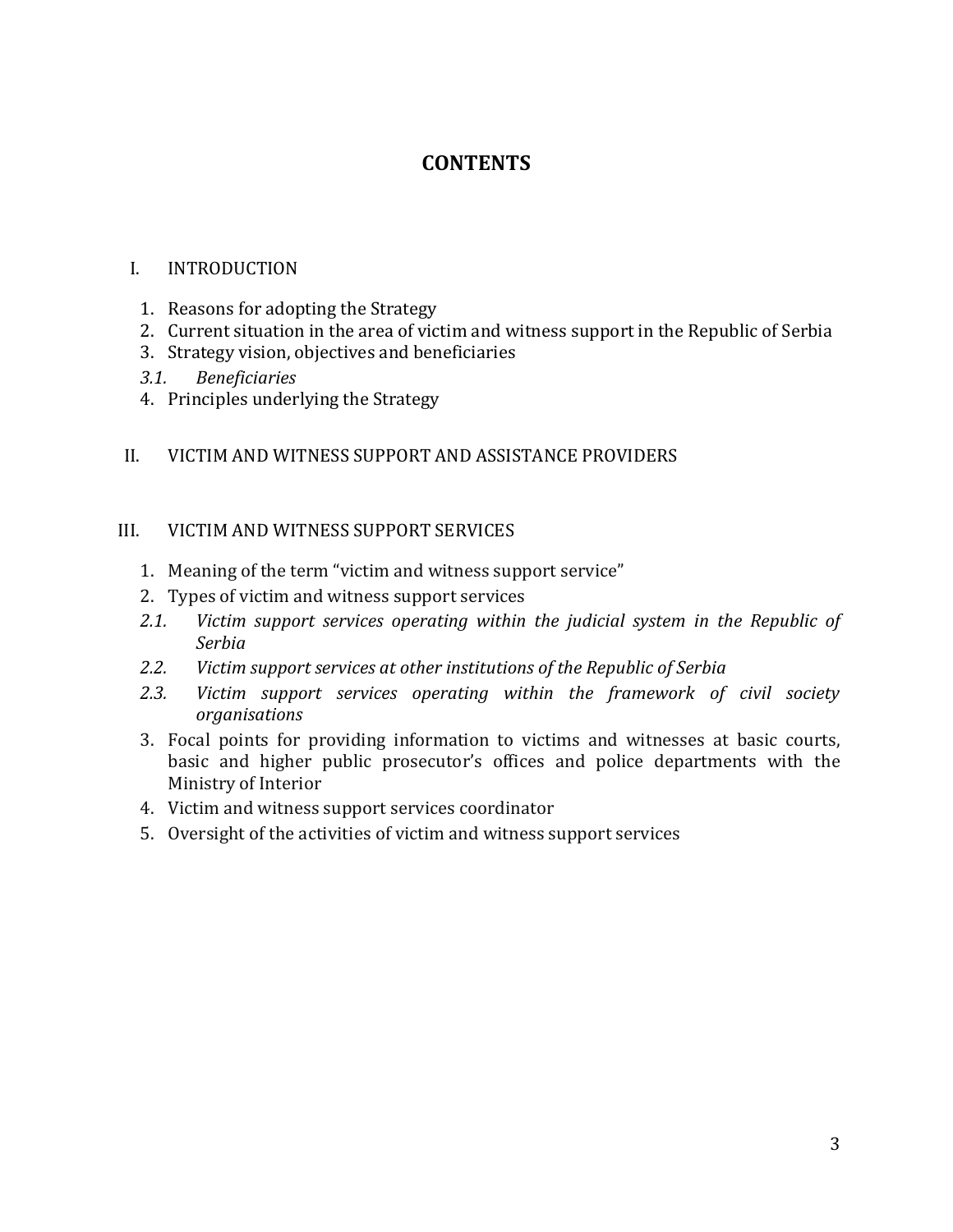- IV. ESTABLISHMENT AND STRENGTHENING OF THE NATIONAL NETOWRK OF VICTIM AND WITNESS SUPPORT SERVICES
- 1. Principles and main steps underlying the establishment of the National Network of Victim and Witness Support Services
- 2. Strengthening and expanding the National Network of Victim and Witness Support Services
- V. SUPPORT AND ASSISTANCE MEASURES AND SERVICES PROVIDED TO VICTIMS AND WITNESSES OF CRIME
	- 1. Types of support and assistance provided to victims and witnesses of crime
	- 2. Referral mechanism and individual assessment of victims to identify their needs
	- 3. Victims' right to receive information
	- 4. Victims' right to use their own language and to interpretation and translation
	- 5. Victims' right to compensation
	- 6. Victims' right to legal aid
	- 7. Protection of victims
	- *7.1. General protection measures*
	- 8. Particularly vulnerable groups of victims
	- *8.1. Children as particularly vulnerable category of victims*
	- *8.2. Other particularly vulnerable categories of victims*

#### VI. RAISING AWARENESS OF THE RIGHTS AND STATUS OF VICTIMS OF CRIME IN THE REPUBLIC OF SERBIA

- 1. Establishing a system of training in the area of victim and witness support and assistance
- 2. Raising awareness among victims of crime of their rights in criminal proceedings and support services available to them
- 3. Raising awareness among the general population of the rights of victims of crime

### VII. MONITORING AND EVALUATION

- 1. Monitoring and evaluation of the operation of the Network of Victim Support **Services**
- 2. Monitoring and evaluation of Strategy implementation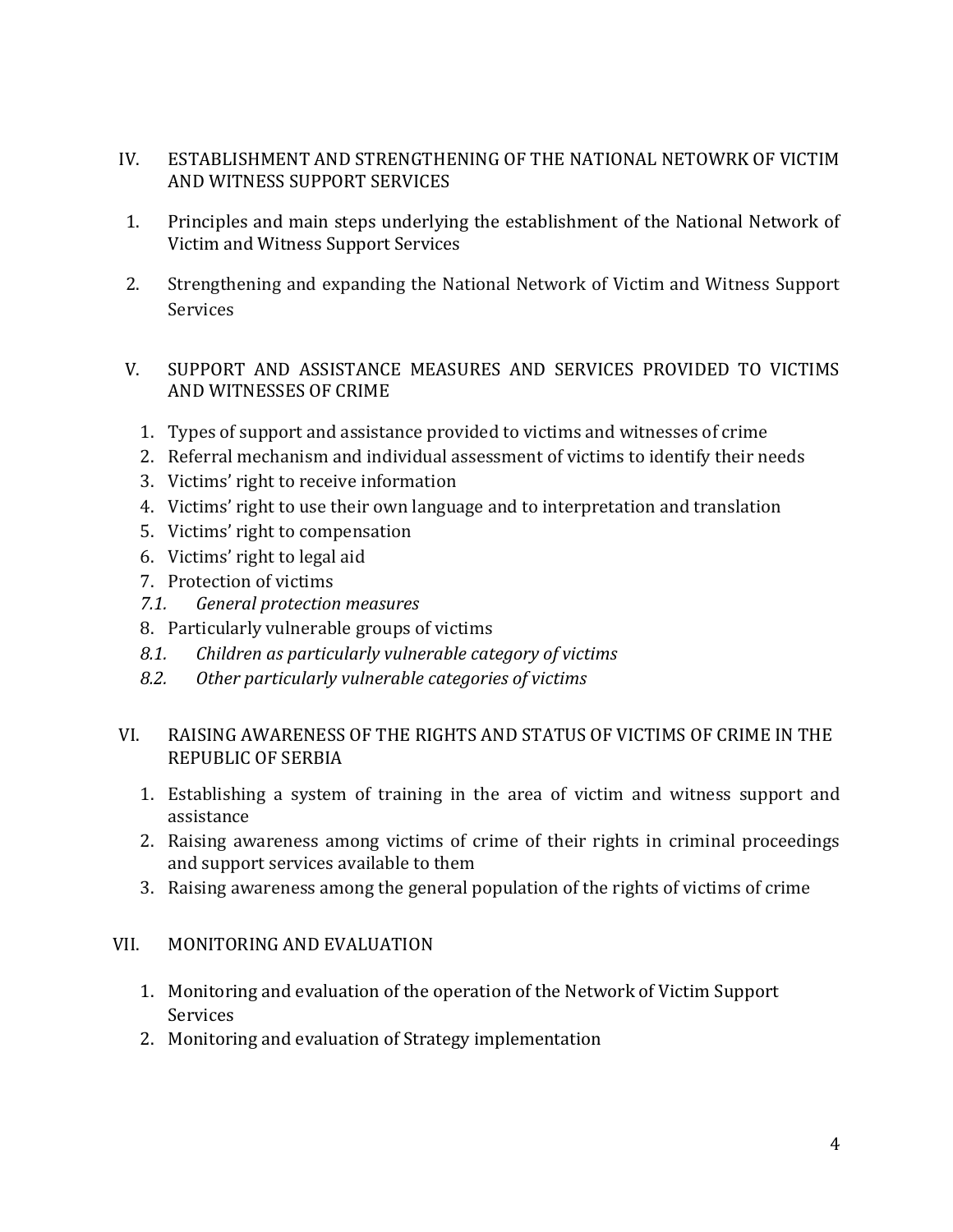# I. INTRODUCTION

 $\overline{a}$ 

#### **1. Reasons for adopting the Strategy**

Adoption of a national Strategy on the rights of victims and witnesses of crime for the period 2019-2025 (hereinafter: Strategy) has been motivated by the need to plan and provide for reform processes aiming at improving the status of victims and witnesses in line with EU standards in a comprehensive and systematic manner, taking into account the need to preserve and advance the achieved level of standards in the legislative framework and its implementation. 1

The process of aligning national legal systems with EU standards in the area of procedural guarantees poses one of the greatest challenges both to candidate countries and Member States considering the dynamics of change and advancement of EU acquis in that area. This applies in particular to countries that do not follow the civil law tradition, since victims' rights have not been in the focus of their traditionally adversarial structure of the process.

Recognising previous efforts to enhance the position of individual categories of victims through adoption of special laws and strategic documents, this Strategy is adopted as a result of a strategic commitment to ensure an adequate level of procedural rights for all victims and witnesses of crime, as well as access to systemic, professional and accessible assistance and support, along with a special level of protection to be afforded to particularly vulnerable categories of victims.

# **2. Current situation in the area of victim and witness support in the Republic of Serbia**

A closer look at the legal heritage of the Republic of Serbia reveals that its legal system is, at the time of the adoption of this Strategy, aligned to a significant extent with international standards in the area of victims' rights, since the entire range of rights that are recognised and codified in the Directive 2012/29/EU has for decades been made available to victims in the legal system of the Republic of Serbia in which they have the procedural status of injured parties. 2

<sup>1</sup> The Action Plan for Chapter 23 (Activity 3.7.1.20) provides explicitly for adoption of this Strategy and an accompanying Action Plan for its implementation.

<sup>2</sup> Directive 2012/29/EU of the European Parliament and of the Council of 25 October 2012 establishing minimum standards on the rights, support and protection of victims of crime, and replacing Council Framework Decision 2001/220/JHA (OJ L 315, 14. 11. 2012.).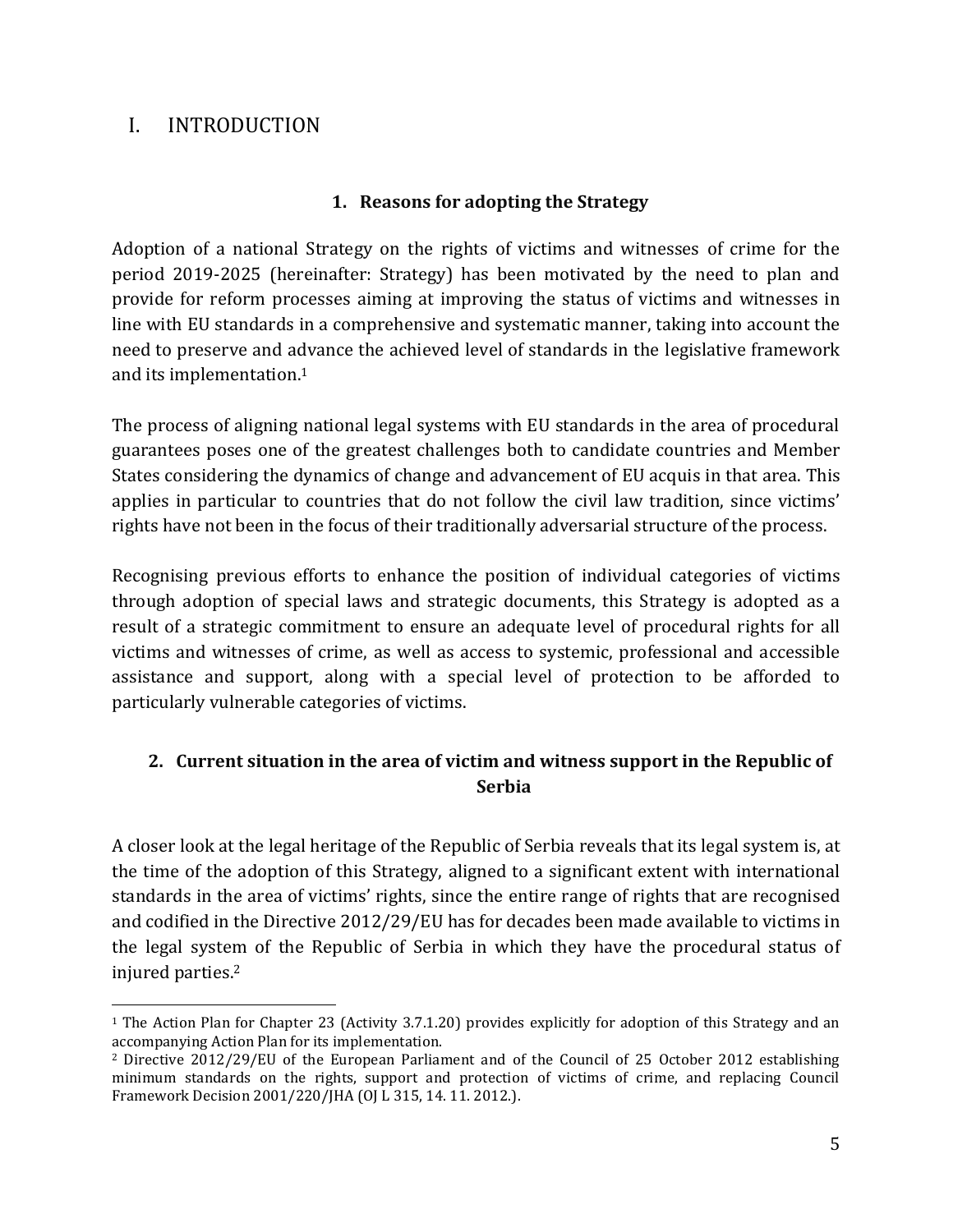The legislative framework is thus considerably aligned with the provisions of the Directive, although certain modifications are still required<sup>3</sup>, among others, to eliminate a terminological dilemma concerning the terms "victim" and "injured party". The purpose of other changes would be to promote access to the right to legal aid, to information and to interpretation and translation, as well as the right to exercise a compensation claim, etc.

In addition to the amendments to criminal law mentioned above, certain interventions will have to be made with respect to law governing the organisation of the judiciary, as well as to key pieces of secondary legislation, such as the Court Rules of Procedure and the Rules on Administration in Public Prosecutor's Offices.

The most demanding step in the process of alignment with the Directive, both in terms of organisation and provision of finances, which nevertheless should make the greatest difference in improving the current situation, is setting-up a countrywide network of victim and witness support services in the Republic of Serbia.<sup>4</sup> Presently, assistance and support are provided to victims and witnesses mostly through *ad hoc* activities carried out by a handful of services set up at all higher courts and prosecutor's offices, the War Crimes Prosecutor's Office, the Organised Crime Prosecutor's Office, and the First Basic Public Prosecutor's Office in Belgrade; also, services at certain civil society organisations, legal clinics and social work centres offer support services to victims. There is a lack of exact data on the number and structure of service providers and programmes they offer, although it is known that their geographical coverage and a range of services they offer are highly inconsistent. What is also lacking are clearly defined criteria for professional qualifications of providers and the quality of services they provide. Needs assessment procedures, referral procedures along with procedural rules for provision of support have not yet been standardised. There are no formal mechanisms in place for maintaining liaison and cooperation between support provides nor has a system for coordination and funding of providers been established. This applies as well to a system for oversight of providers' activities. Training programmes in victims' rights have not been either standardised or established as part of initial and ongoing training for judicial office holders. Information regarding available types of support has not been systematised or made accessible via a single database.

For years, efforts to make progress in the fields mentioned above rested on support from a range of bilateral projects, so their results lasted only as long as those projects, failing to

l

<sup>3</sup> For more information, please see BEJATOVIĆ, Stanko, *Directive 2012/29/ЕU and Serbian criminal law (degree of alignment and measures to achieve the required degree of alignment),* OSCE Mission to Serbia, September 2018; ŠKULIĆ, Milan, *A legislative analysis of the position of the victim of crime/injured party in the Serbian criminal justice system: Current state of affairs, needs and prospects for change,* OSCE Mission to Serbia, December 2015.

<sup>4</sup> Activity 3.7.1.20 from the Action Plan for Chapter 23.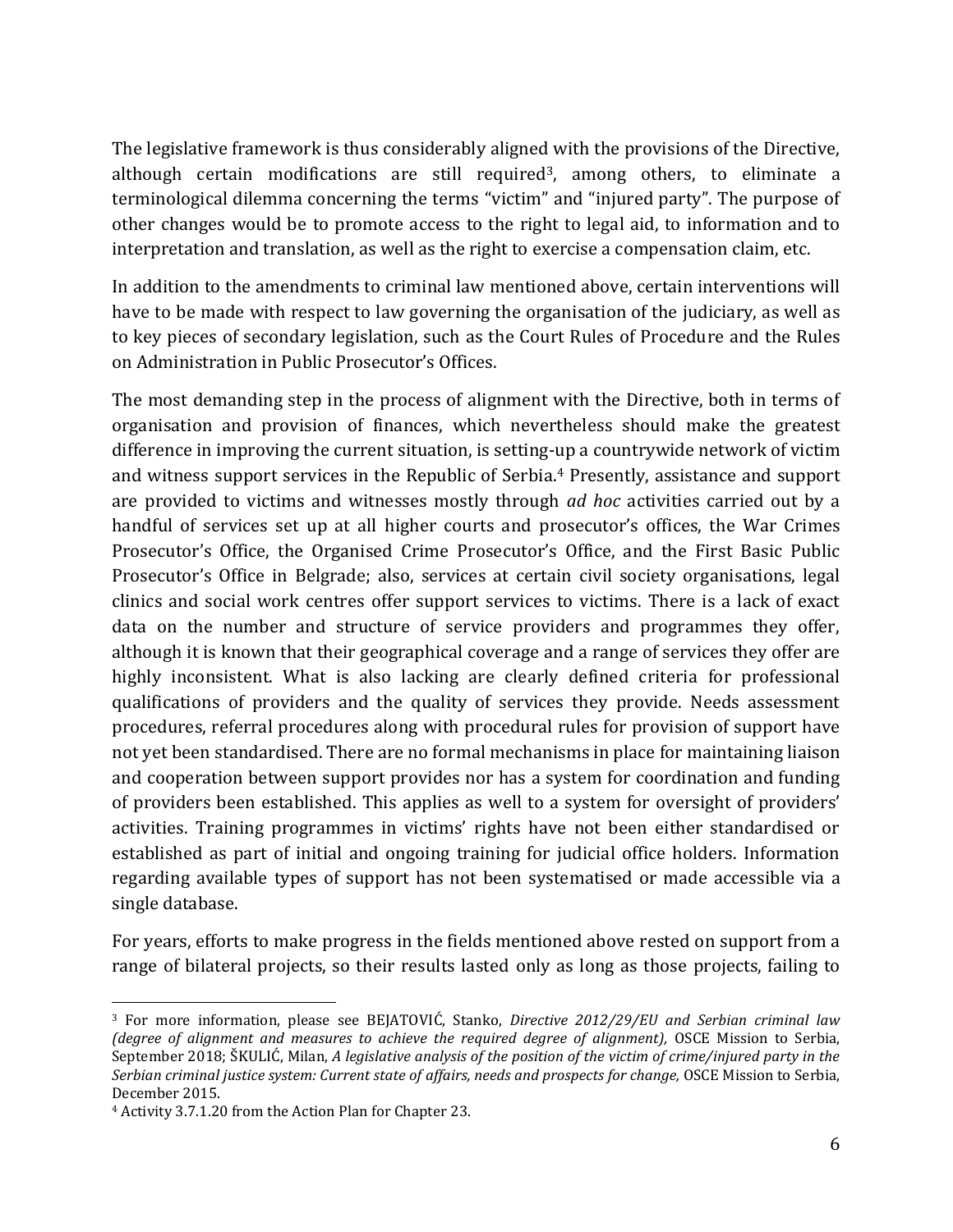produce any systemic solutions or a strategic vision of actions that should be taken by the Republic of Serbia.<sup>5</sup> The context of EU accession negotiations has played a major role in that regard not only because it resulted in adopting a strategic approach to this subject matter, but also because it led to the undertaking of a thorough and comprehensive review process6, which was a prerequisite for collecting data on which the content of this Strategy is based. In addition, it has facilitated project support and budget allocations planning to be synchronised with planned reforms, thus leading to achieving sustainable solutions.

### **3. Strategy vision, objectives and beneficiaries**

*The vision of this Strategy is to promote the rule of law in a criminal justice system in which human rights are upheld and which allows access to justice to all victims without discrimination on any grounds.* 

The Strategy defines one overall objective along with a number of specific ones, as well as principles underlying their achievement through implementation of measures laid down in the Strategy.

*The overall objective of adopting the Strategy is to enhance the status of victims and witnesses in the criminal justice system of the Republic of Serbia in line with EU standards set out in the Directive 2012/29/EU.* 

The achievement of the Strategy's overall objective entials and depends on the achievement of **its three specific objectives**.

#### *Specific objective 1:* **Setting-up a National Network of Support Services**

 $\overline{a}$ 

Setting up a sustainable National Network of Victim and Witness Support Services in the Republic of Serbia, while preserving and continually improving the achieved standard of quality and availability of support services.

<sup>5</sup> For more on this, please refer to М. Kolakovic-Bojovic: *Victims and witnesses support in the context of the accession negotiations with EU*, in European Integration: Justice, Freedom and Security (Police Academy, Hanns Seidel Stiftung, Tara-Belgrade 2016), 355-365.

<sup>6</sup> As part of this review process, supported by the OSCE Mission to Serbia and the Multi Donor Trust Fund (MDTF-JSS), a series of reviews of the Republic of Serbia's legislative and institutional framework were carried out to assess its alignment with EU standards in the period 2015-2018, including a number of comparative reviews. Their aim was to seek appropriate ways of transposing those standards to the Republic of Serbia's legal system. For a full list of relevant reviews, please refer to Annex I.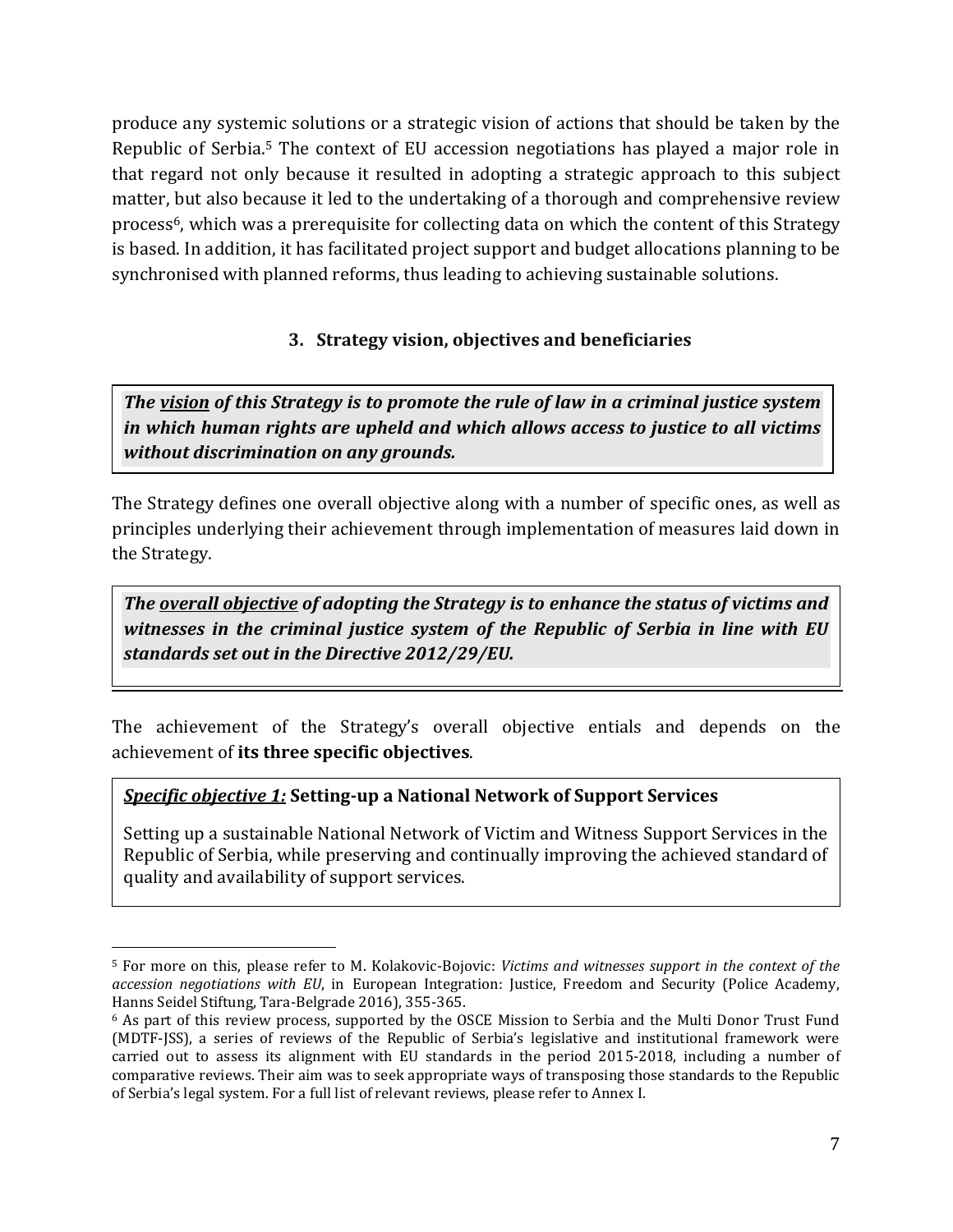#### *Specific objective 2:* **Strengthening protection afforded to victims and witnesses**

Improving availability, quality and effectiveness of measures to protect victims and witnesses of crime in the Republic of Serbia, with special attention to be devoted to the protection of particularly vulnerable categories of victims and witnesses.

#### *Specific objective 3:* **Raising awareness of victims' and witnesses' rights**

Raising awareness of the rights afforded to victims and witnesses of crime in the Republic of Serbia's legal system, while increasing the knowledge of judicial office holders, lawyers and police officers, and continually informing the general public with this aim in mind.

### *3.1. Beneficiaries*

Although witnesses are not expressly identified anywhere in the Directive as its beneficiaries to whom any rights are guaranteed thereunder, a distinction is made between these two categories by using two distinct terms in the title of this Strategy, as well as throughout a number of its chapters. The reasons for this are that victims often have the status of witness-injured party in criminal proceedings and a number of provisions of the Directive address the matter of the status of victims appearing before the court as witnesses. These reasons becomes even more compelling when in some cases, a witness, who may not even be a victim of a crime in connection with which they are testifying, may require protection and/or support either because they belong to the category of particularly vulnerable witnesses or on account of circumstances of the case concerned.

For the purposes of this Strategy, the term victim shall have the meaning in accordance with Article 2 of the Directive, which defines that: "Victim" means a natural person who has suffered harm, including physical, mental or emotional harm or economic loss which was directly caused by a criminal offence, as well as family members of a person whose death was directly caused by a criminal offence and who have suffered harm as a result of that person's (direct victim's) death.

Family members include the spouse, the person who is living with the direct victim in a committed intimate relationship, in a joint household and on a stable and continuous basis, the relatives in direct line, the siblings and the dependants of the direct victim.

To achieve its effective implementation, this strategic document is going to be adopted along with an Action Plan for its implementation to specify measures, time frames, competent authorities and performance indicators for amending and aligning the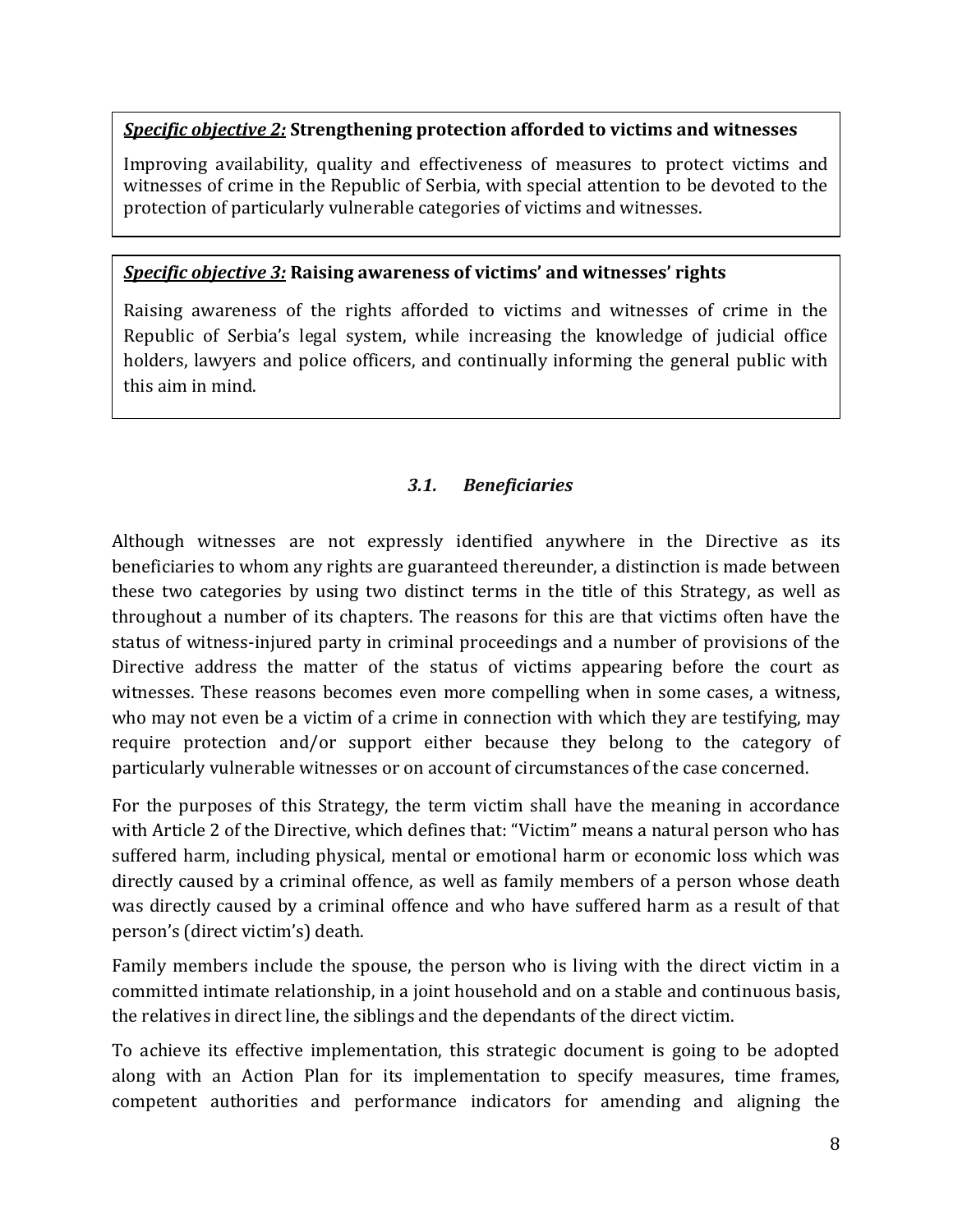legislative framework, strengthening administrative and infrastructural capacities and promoting the rights of victims and witnesses of crime. Considering the scope of the reform package and its pace, the initial Action Plan will apply to the period 2019-2022, whereas the reform measures for the next three-year period are going to be laid down in another Action Plan to be adopted in 2022.

# **4. Principles underlying the Strategy**

Considering the weaknesses currently present in the legislative and institutional framework of the Republic of Serbia, as well as a variety of findings collected in the review process preceding the development of the Strategy, strategic mapping of the process to strengthen support afforded to victims should rest on these key principles7:

а) **Commitment to European standards –** Since the Directive 2012/29/EU has been the first document ever to provide for the status of victims of crime in an all-encompassing, detailed and uniform manner across the EU and since the Republic of Serbia has been committed to the process of European integration, the contents of this Directive have been set as a framework for relevant standards with which the legislative and institutional framework of the Republic of Serbia has to be aligned.

b) **Comprehensive and uniform approach to all victims of crime –** Since the Republic of Serbia has, in the previous two decades, addressed the status of various categories of victims in a range of legislative acts, adoption of this Strategy will result in a comprehensive and uniform treatment of all crime victims by safeguarding their rights guaranteed under the Directive.

c) **Safeguarding and improving the results achieved thus far, unifying them and making them available to all victims of crime** – Considering the results achieved in certain segments of providing legislative and institutional guarantees to victims in the Republic of Serbia, this Strategy aims to preserve, strengthen, unify and make them available to all victims of crime. Adherence to this principle is key to preserving the level of protection already achieved as regards certain, particularly vulnerable categories of victims, such as child victims, victims of human trafficking and of domestic violence.

d) **Rational use and integration of resources –** Considering current mobilisation of human and financial resources in the field of victim support and protection, as well as the exact needs identified based on operation parameters of the Republic of Serbia's criminal justice system and provisions of the Directive, reform steps set out in the Strategy and the

 $\overline{a}$ 

<sup>7</sup> The order in which the principles have been laid down does not reflect their hierarchy, but instead is the result of the logical and methodological approach in the strategic planning process.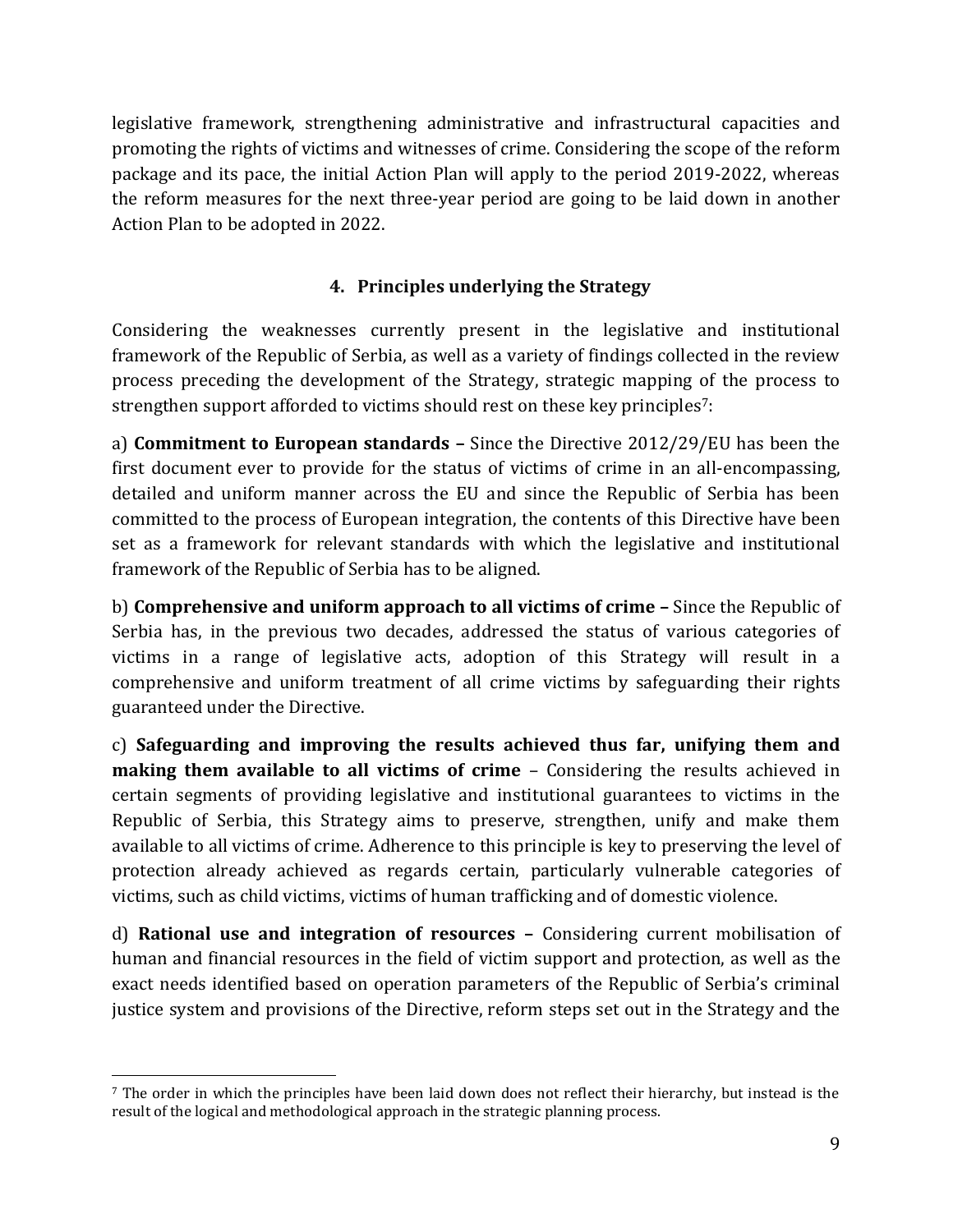Action Plan that accompanies it will aim for rational use of resources, their integration and synergy.

d) **Institutionalisation and coordination –** Initiatives for enhancing the status of victims in the Republic of Serbia have thus far been characterised by methodological pluralism and a plurality of coordination centres, along with a lack of communication, coordination and standardised mechanisms for cooperation between the state and civil sectors. In view of this, the Strategy will aim to establish clear legal mechanisms for institutionalisation, standardisation and coordination of support and protection afforded to crime victims and witnesses.

e) **Sustainable solutions and gradual improvements –** Given the importance of the matter governed by the Strategy, both from the perspective of its beneficiaries and that of accession of the Republic of Serbia to the EU, as well as available resources, the Strategy will seek to introduce solutions whose sustainability can be ensured. In addition, the Strategy will provide detailed forecasts for gradual improvements of the status of victims of crime, in particular regarding the development of victim support services. Such an approach will ensure long-term planning and an adequate pace of the reforms, motivated by reaching milestones.

f) **Continuous monitoring and evaluation of results** – The Strategy recognises the need to set up an effective monitoring mechanism that would integrate monitoring and evaluation of the results achieved in the implementation of the Strategy with monitoring and steering of the process of setting up (and then later the operation of) a network of victim support services.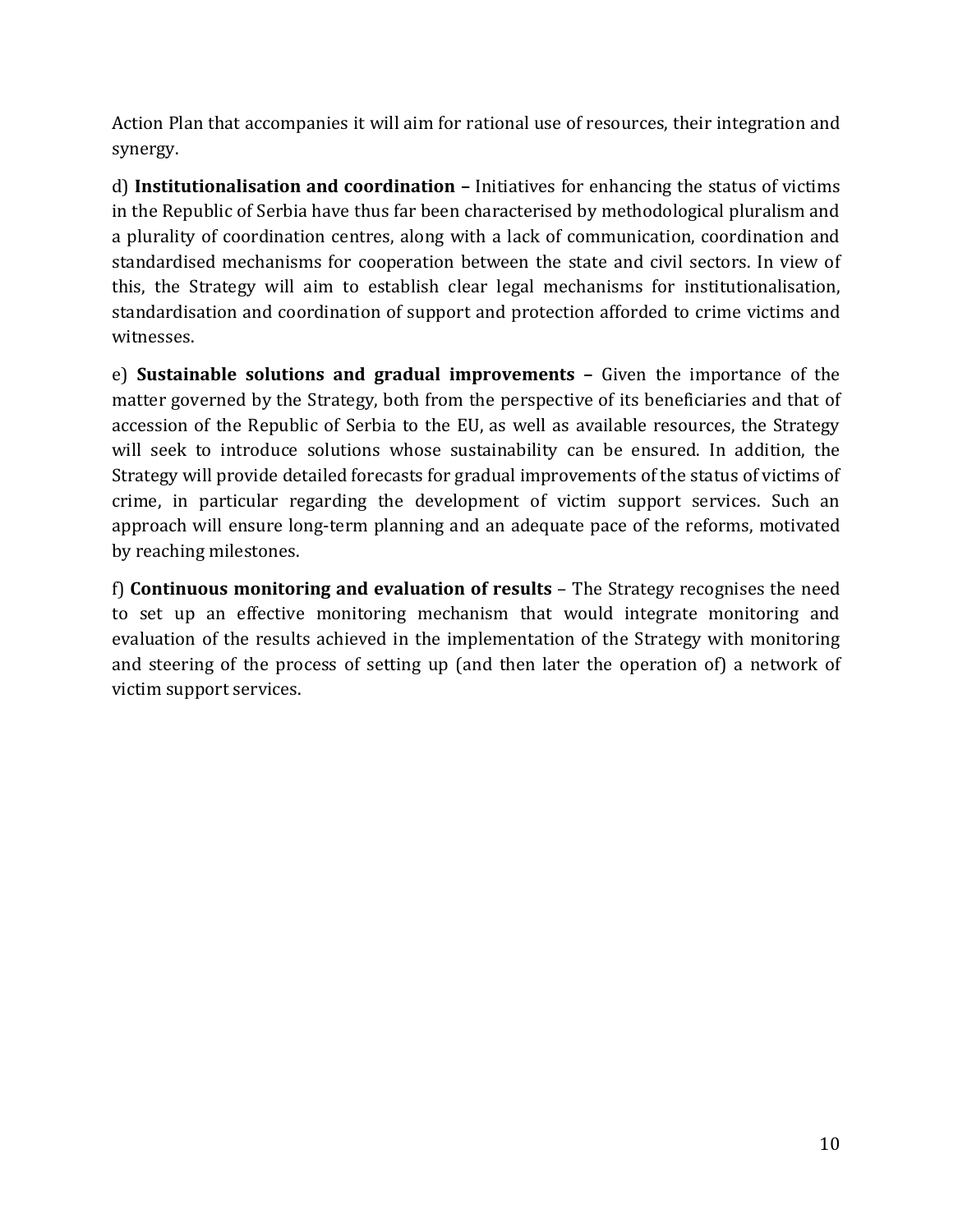# II. VICTIM AND WITNESS SUPPORT AND ASSISTANCE PROVIDERS

A victim and witness support and assistance provider is a person whose professional qualifications, knowledge and skills have been certified by the line ministry under procedural rules specifically laid down for that purpose, employed on a permanent or temporary basis with any of the services that form part of the National Network of Victim and Witness Support Services (hereinafter: the National Network).

The level of professional qualifications required for victim and witness support providers is to be laid down in a rulebook adopted by the Minister of Justice. This rulebook will, in addition, provide for the system of initial and ongoing training to be received by providers and delivered in cooperation with the Judicial Academy; it will also lay down quality standards for assessing providers' performance quality standards as well as principles and mechanisms of providers' ethics and disciplinary accountability. This set of rules will apply uniformly, to all providers, irrespective of whether they work at support services set up in courts, the War Cimes Prosecutor's Office or for programmes in other institutions and civil society organisations that belong to the National Network.

In the process of setting up support services at higher courts and in the initial stages of their operation, as well as in improving the operation of the existing victim and witness support services at the Organised Crime Special Department and the War Crimes Department of the Higher Court in Belgrade, and the War Crimes Prosecutor's Office, positions of support providers will primarily be filled by judicial and prosecutorial assistants engaged to provide support to victims. Judicial and prosecutorial assistants will be engaged by way of recruiting an additional number of judicial and prosecutorial assistants in line with the schedule set out in the Action Plan for implementation of the Strategy, as well as by reassigning persons already employed according to the Annual Assignment Schedule of every court. In addition, the fact that they held the position of a provider will be recognised as a form of training and work experience for candidates or graduates of the initial training at the Judicial Academy prior to being appointed to judicial office. Depending on the availability of human and financial resources, psychologists already working at support services in place at courts and public prosecutor's offices will be recruited to work as providers. In addition, depending on availability of subsequently granted budget funds, support provider positions will include an additional number of psychologists, as well as other professionals in other adequate fields (pedagogues, defectologists, etc).

In addition to persons working as primary support providers, all providers of various types of specialist services within the framework of secondary support made available by the National Network have to meet criteria required for providing primary support. In addition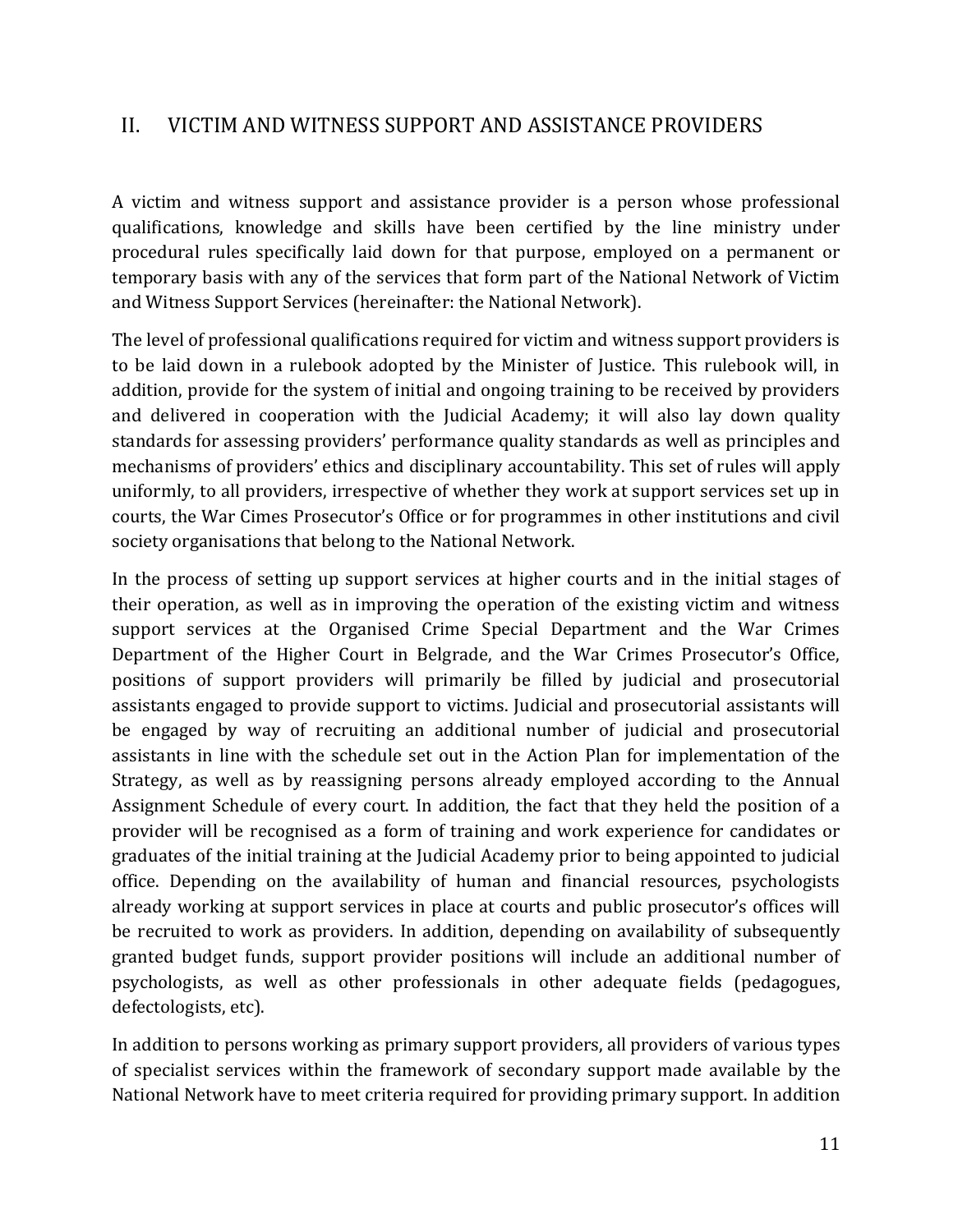to fulfilling requirements necessary for acquiring the status of primary support provider, secondary support providers must also fulfil specific requirements depending on their field of specialisation, in terms of receiving specialist training for dealing with victims relevant to their field of practice.

A system of initial and ongoing training is going to be set up to ensure that support providers can acquire an adequate level of knowledge and skills. This matter will be dealt with in more detail in Chapter VI. In addition, a continuous quality assurance system is going to be established, with appropriate action to be taken depending on its results in respect of both training of providers and their accountability.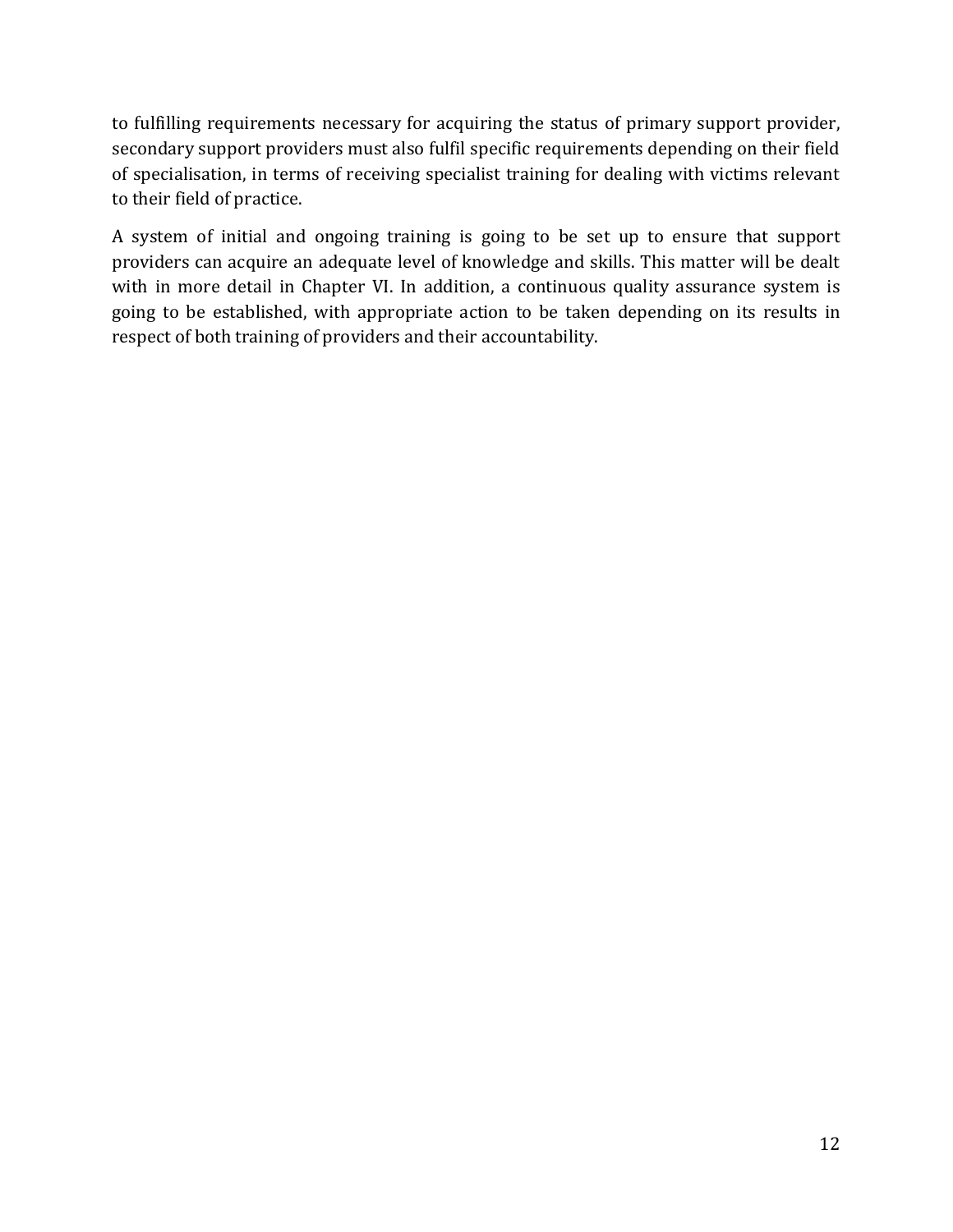# III. VICTIM AND WITNESS SUPPORT SERVICES

### **1. Meaning of the term "victim and witness support service"**

For the purposes of this Strategy, the term "victim support services" means victim support services established in higher courts in the Republic of Serbia; Assistance and Support Services for Injured Parties and Witnesses at the Organised Crime Special Department and the War Crimes Department of the Higher Court in Belgrade, and the War Crimes Prosecutor's Office; victim support services operating in other state authorities and institutions, as well as victim support services operating as part of civil society organisations that have been integrated in the system of the National Network in a accordance with the criteria and under a special procedure laid down by a decision issued by the Minister of Justice.

Activities set out in the Strategy and the Action Plan for its implementation are without prejudice to the right of civil society organisations to carry out their own victim support and assistance programmes independent of the National Network and using funds they raise on their own. The standards, obligations and rights that must be met, complied with and are enjoyed by services and providers working within the framework of the National Network will not apply to the categories of programmes and providers operating outside the National Network.

### **2. Types of victim and witness support services**

### *2.1. Victim support services operating within the judicial system in the Republic of Serbia*

2.1.1. Assistance and Support Services for Injured Parties and Witnesses at the Organised Crime Special Department and the War Crimes Department of the Higher Court in Belgrade and the War Crimes Prosecutor's Office

In view of the past achievements in their work, as wall as in light of the principle of preserving the achieved standards, Assistant and Support Services for Injured Parties and Witnesses at the Organised Crime Special Department and the War Crimes Department of the Higher Court in Belgrade and the War Crimes Prosecutor's Office will continue to function. In accordance with the schedule set out in the Action Plan, all necessary organisational and technical measures will be taken within these Services, in order to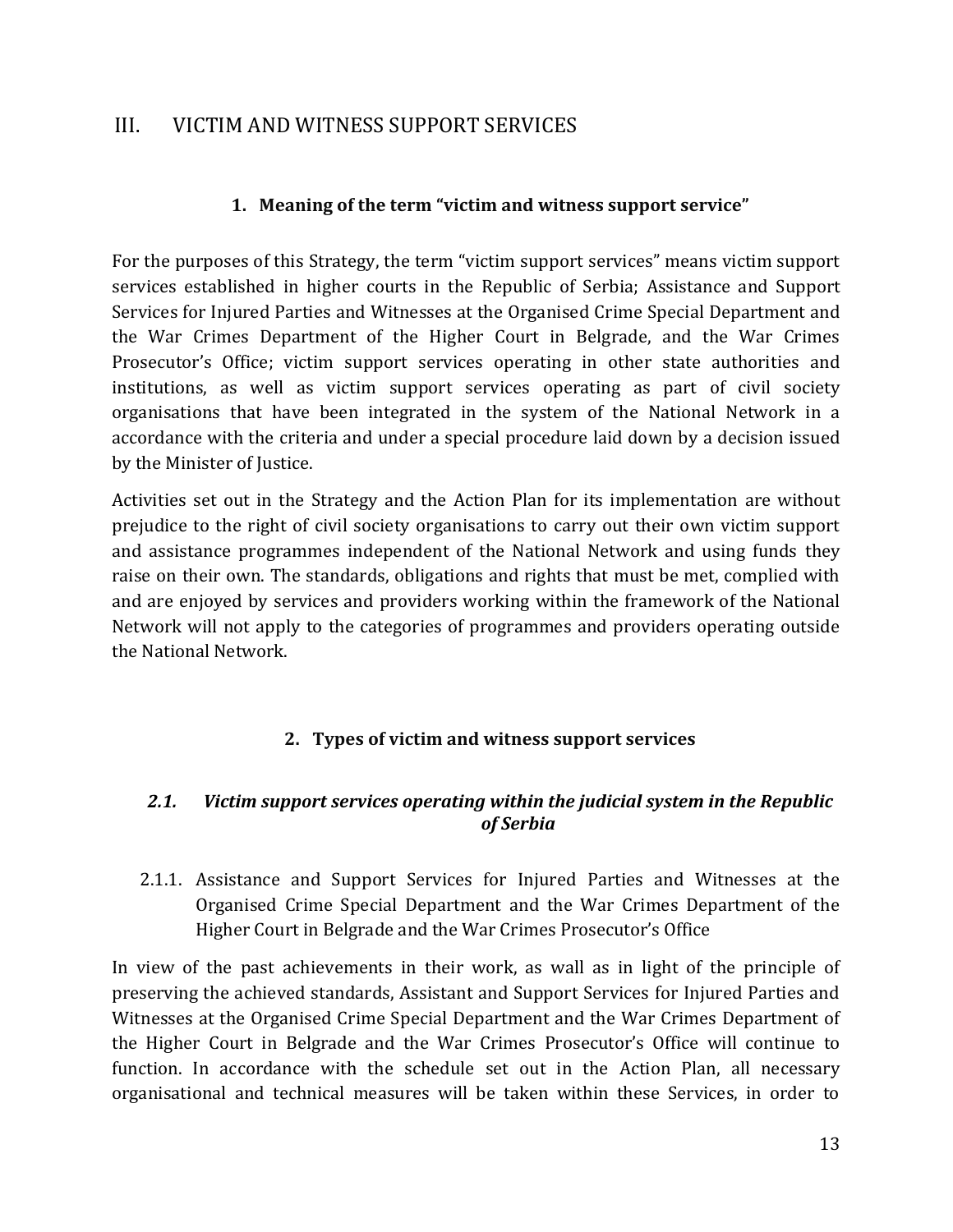achieve complete adherence to the rules and procedures that will govern the functioning of the newly-established support services at higher courts.

The work experience of professionals already engaged in these Services will be used as a valuable foundation for the establishment of services, their efficient functioning and conducting trainings.

### 2.1.2. Victim and witness support services at higher courts

To ensure continuous, available, comprehensive and quality support for victims and witnesses in the Republic of Serbia, support services are to be set up at all higher courts in the Republic of Serbia for territories under their jurisdiction during the course of the Strategy's implementation and in accordance with the schedule set out in the Action Plan for its implementation.

In defining the plan and schedule for setting up support services, including human and infrastructure resources necessary for that process, special attention will be given to the number and structure of criminal cases pending in the territory under the jurisdiction of the court concerned; capacities and performance results of services already existing in the territory under the jurisdiction of the court concerned (or lack thereof); administrative capacities of the court concerned and its infrastructure.

Support services at higher courts will be organised and they will operate as stipulated in a special decision issued by the Minister of Justice and in accordance with previously adopted amendments to procedural legislation and legislation governing organisation of the judiciary, related bylaws and internal acts governing job classification.

There will be at least one judicial assistant permanently engaged to provide victim support services at every support service set up at higher courts in the Republic of Serbia. Furthermore, every court will define in its Annual Assignment Schedule the number of additional judicial assistants who have completed specialist training on the topic of victims' rights to perform duties within the purview of the Support Service for a certain portion of their working hours.

Primary support will be made available to victims and witnesses at services set up at higher courts. On the other hand, secondary support services will be made available either at the relevant support service or by referral to secondary support services operating at partner CSOs or in the institutions of the Republic of Serbia, depending on the assessment of victims' individual needs, professional capabilities of providers working for the given service and programmes available in the territory under the jurisdiction of the court concerned.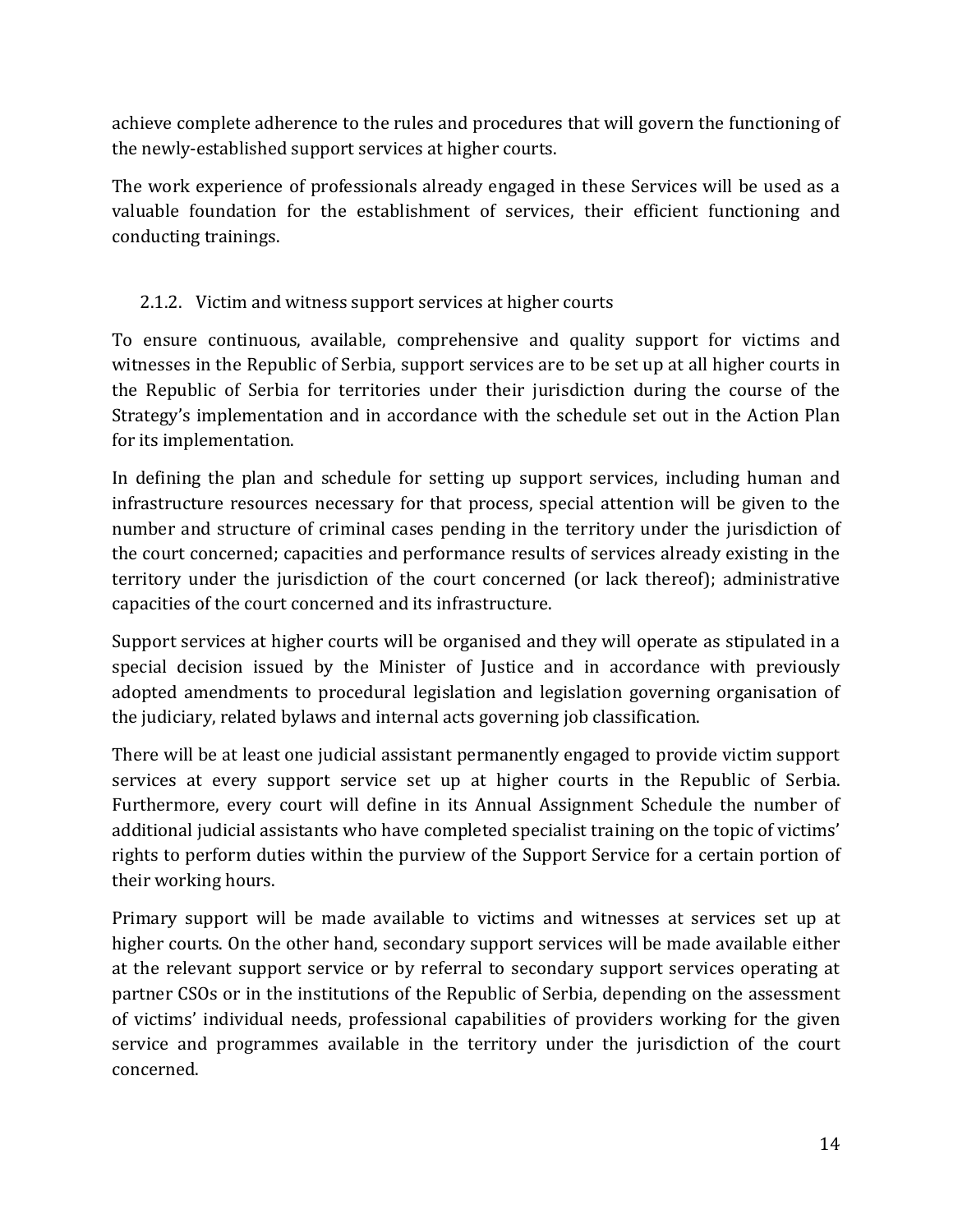### *2.2. Victim support services at other institutions of the Republic of Serbia*

Having regard to the principle of preserving the level of protection achieved thus far, as elaborated in the introduction hereto, it is the intention of the Strategy that services previously set up at courts and public prosecutor's offices<sup>8</sup> should continue operating until new services have been established at higher courts. This intention is based on a previous appraisal of the as-is situation on the ground as regards presently available services and support provided in a number of state authorities and institutions of the Republic of Serbia (public prosecutor's offices, higher courts, social work centres, the Centre for Trafficking Victims Protection, psychological counselling services, free legal aid services at local selfgovernment units, child victims and witnesses support services, etc.). This would ensure uninterrupted provision of support services and uncomplicated takeover of professional and administrative capacities by newly founded services. In addition, efforts will be made to standardise and improve the quality of support provided by services founded at other institutions and ensure continuous cooperation between them and newly established support services at courts. This will, at the same time, bring more visibility to these victim support services and to their eligibility requirements, of which victims will be informed in the process of receiving primary support at support services operating at courts.

Establishment of a comprehensive training system will have a critical role in achieving the above-mentioned goals because persons working at such services often lack the knowledge and skills necessary for dealing with victims. Consolidation of specialist knowledge and skills they possess in their professional fields with the knowledge and skills related to the field of victims' rights will ensure that victims can receive timely assistance and support in line with the provisions of the Directive and based on the assessment of their needs and guidance given by the primary support provider.

### *2.3. Victim support services operating within the framework of civil society organisations*

In appreciation of the achievements and previous efforts of civil society organisations in the field of provision of support to victims of crime as well as their professional capabilities and experience that could make a significant contribution to the process of setting up of the National Network and to its effective operation, the aim of this Strategy is to encourage these organisations to join the National Network.

 $\overline{a}$ 

<sup>&</sup>lt;sup>8</sup> This regime will not apply to Services refered to in point 2.1.1, which will continue operating even after the services at higher courts have been set up.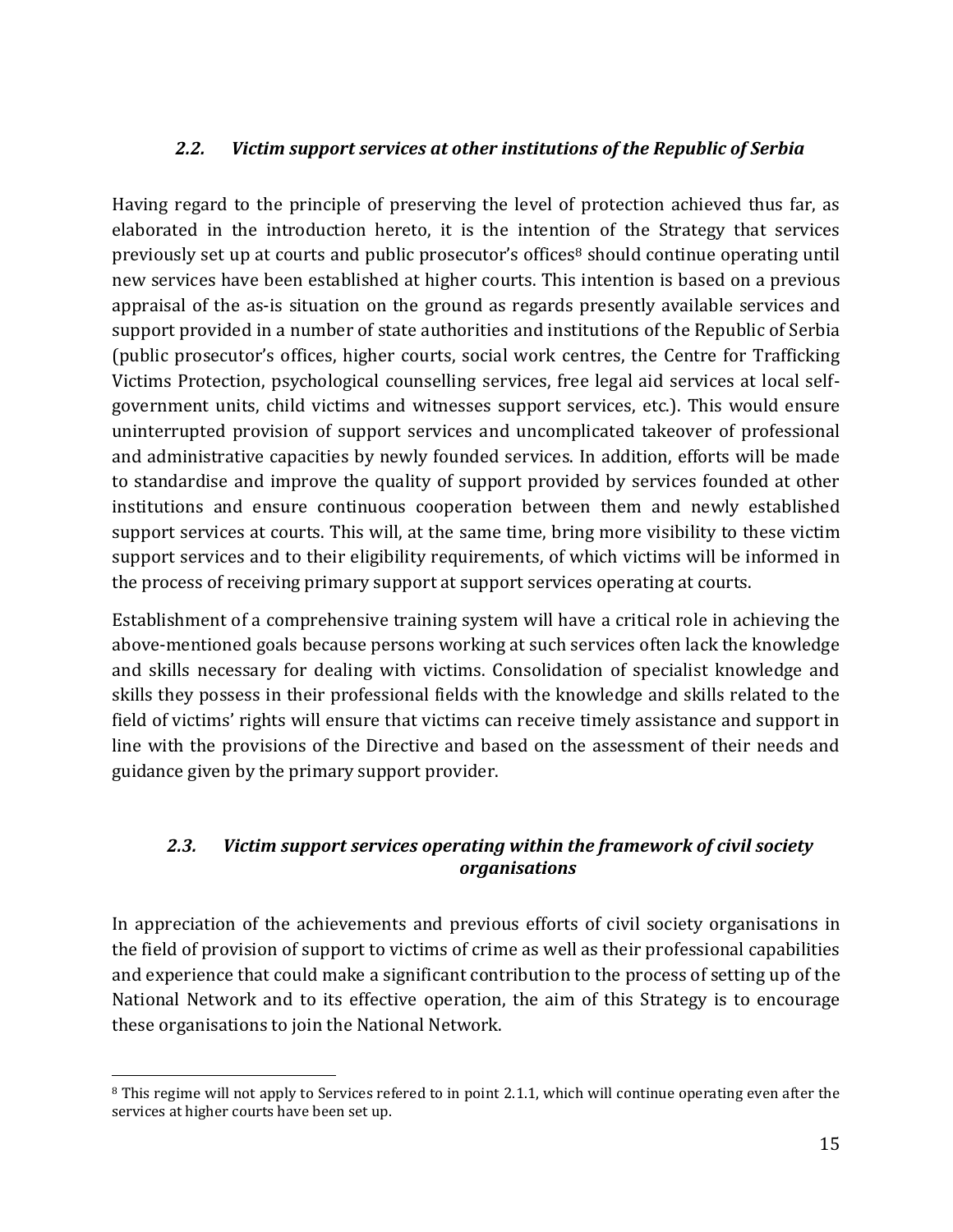The Strategy also recognises special relevance and a potential role of support services operating at civil society organisations in the context of specialist support services provided to particularly vulnerable categories of victims and witnesses such as juveniles, victims of domestic violence or of human trafficking.

Considering the principles previously mentioned, namely that of institutionalisation, standardisation and coordination; of preservation of the achieved level of victim protection and of rational use of resources, a special decision by the Minister of Justice will lay down criteria, standards and procedures that should be complied with by interested civil society organisation in order to become part of the National Network. These criteria should apply not only to administrative and professional capacities of such organisations, but also to the scope, quality and sustainability of their services.

In order to ensure sustainability and improvement in the quality of services provided by services operating within the framework of civil society organisations, a special regulation will be issued to govern and afterwards ensure consistent application of rules on periodic publications of open calls to organisations interested in joining the National Network. Decision allowing these organisations to join the Network will depend on a thorough and objective evaluation based on criteria that have been established beforehand. The activities of support services will be subject to an initial evaluation as well as to periodic evaluations. To facilitate their efficient operation, services that satisfy the criteria for joining the National Network will be eligible to apply for funding to co-finance their activities. This issue will be dealt with in more detail in Chapter IV.

### **3. Focal points for providing information to victims and witnesses at basic courts, at basic and higher public prosecutor's offices and at police departments within the Ministry of Interior**

Considering the fact that communication with law enforcement officers is the first point of contact that victims of crime have with the institutions of the Republic of Serbia, a network of specially trained focal points and mechanisms for referral to support services should be developed within this system as well.

At the same time, based on an assessment of the results achieved in the process of setting up mechanisms for victim and witness support at public prosecutor's offices in the Republic of Serbia, a network of focal points for providing information will be established at basic and higher prosecutor's offices of the Republic of Serbia. Another level at which the same mechanisms will be developed is the network of basic courts.

The main goal of establishing a network of focal points is to provide victims and witnesses with timely and reliable information about available victim support services and their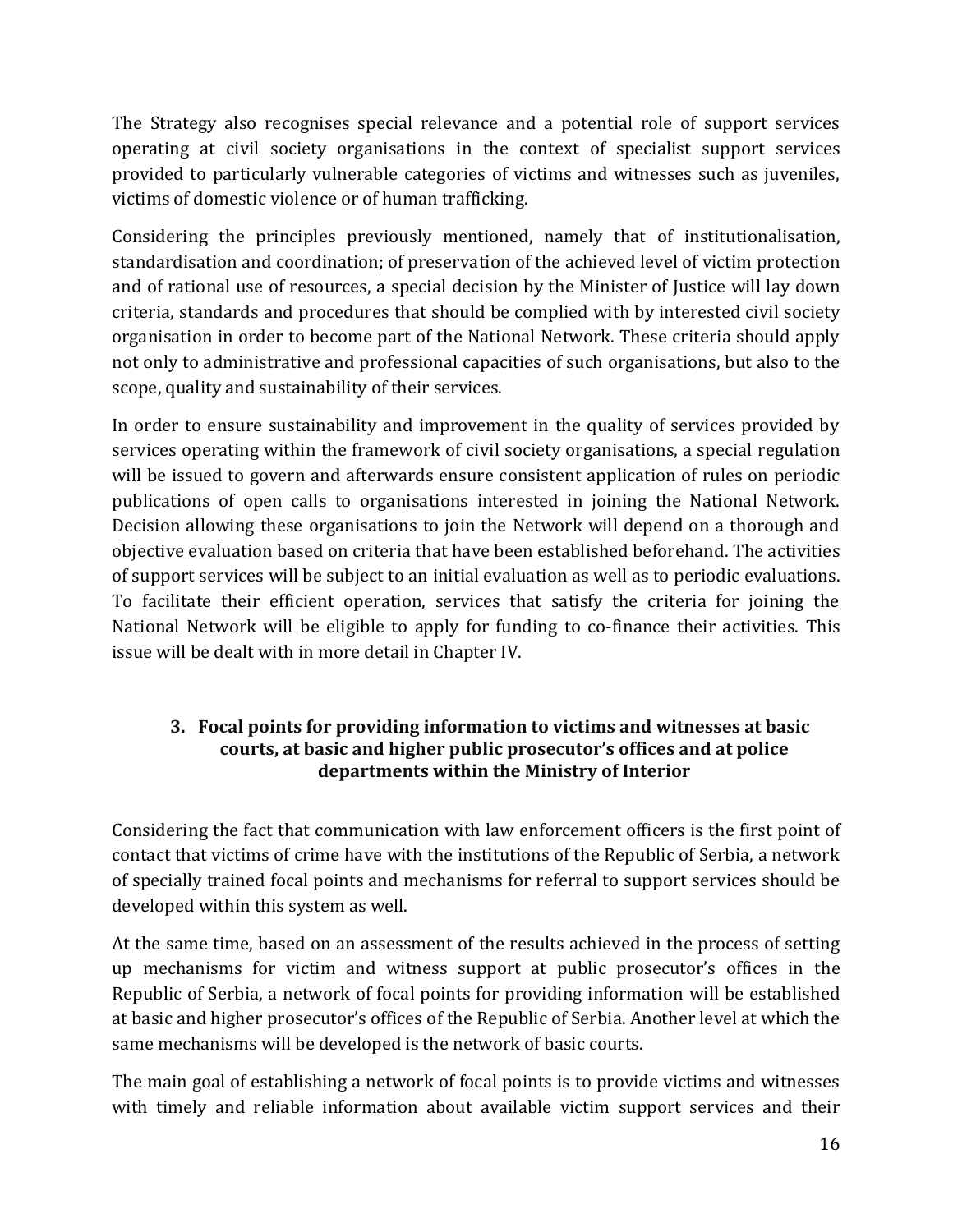activities, as well as about types of assistance and support they can receive at such services, regardless of whether their first contact is with the police, the court or the public prosecutor's office, as well as irrespective of the type and severity of the criminal offence suffered by them.

Therefore, the process of setting up support services at higher courts will take place in parallel with the setting up of the Network of Focal Points for provision of information at police departments, basic courts, and basic and higher public prosecutor's officers. The process will also include the provision of training for future focal points and issuing the necessary procedural protocols and guidelines to ensure that they all follow a uniform procedure.

# **4. Victim and Witness Support Services Coordinator**

Considering that it is necessary to ensure effective and continuous coordination among victim support services, focal points for providing information to victims and all other actors whose roles are relevant to the strengthening of the position of victims of crime in the Republic of Serbia, a Victim and Witness Support Services Coordinator (hereinafter: Services Coordinator) will take up office at the Ministry of Justice during the process of Strategy implementation.

Prior to coming into office of the Services Coordinator, necessary amendments will have to be made to the Rulebook on Internal Organisation and Job Classification at the Ministry of Justice. The Rulebook would define that new competences related to the establishment and commencement of operation of victim support services at higher courts, as well as the establishment of the National Network, fall within the remit of this Ministry's Sector for the Judiciary.

Duties falling within the remit of the Services Coordinator would entail, among other things, as follows: duties related to institutionalisation, funding and oversight of the victim and witness support network; coordinating international and inter-institutional cooperation; monitoring implementation of international regulations concerning victim and witness support and accordingly, taking part in drafting national regulations and providing expert opinions regarding protection of their human rights as well as participating in the process of alignment of national regulations with the *Аcquis Communautaire*; oversight of the activities of support services for injured parties and witnesses; notifying victims and their families when the person sentenced for the criminal offence concerning them has been released from detention; coordination of training programmes and awareness raising campaigns as regards the rights of victims and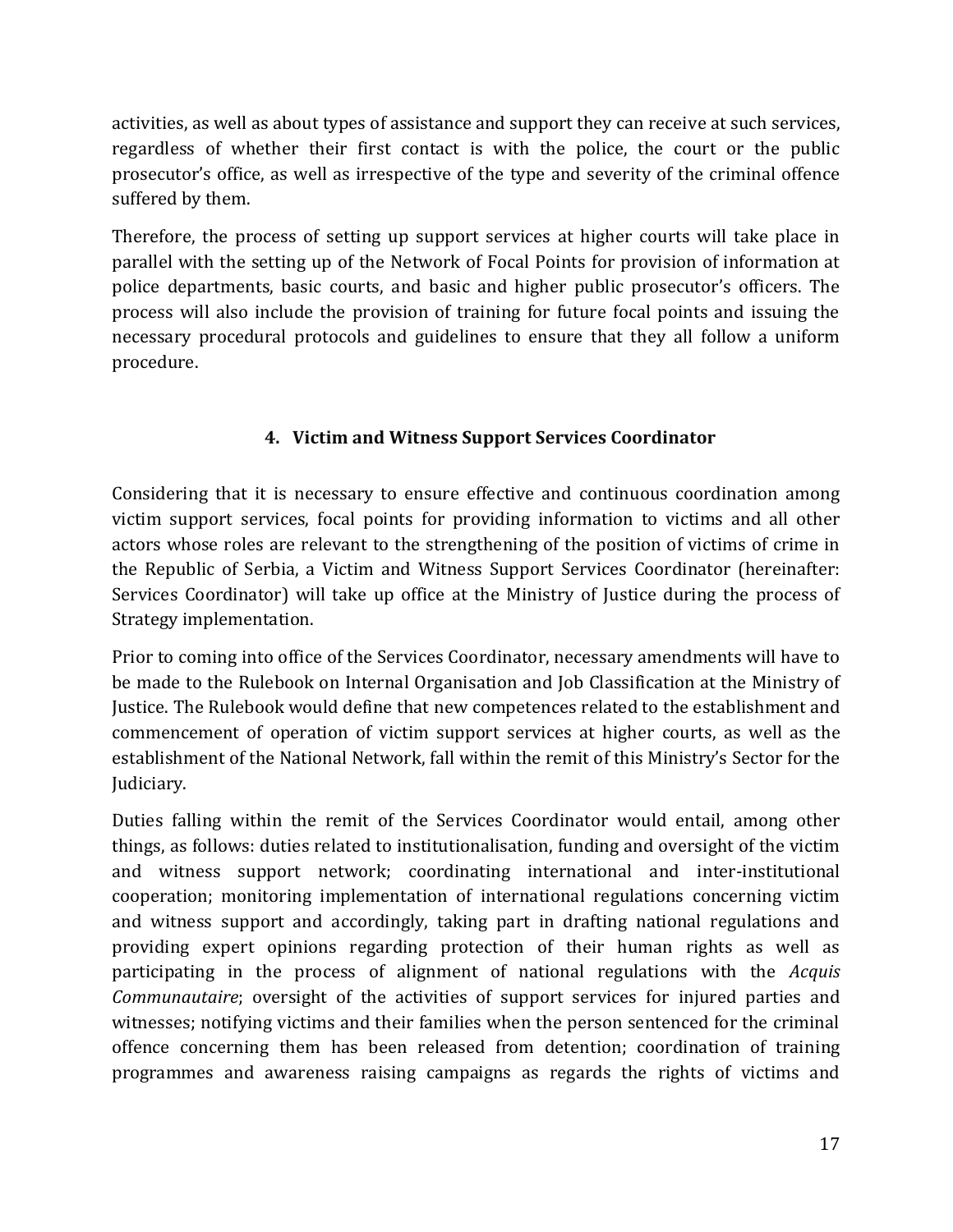witnesses; providing administrative and technical support to the body in charge of monitoring and evaluation of the activities of the National Network<sup>9</sup>.

### **5. Oversight of the activities of victim and witness support services**

The Ministry of Justice will be tasked with overseeing the activities of victim and witness support services operating as part of the National Network. Procedures for and modalities of performing oversight of support service activities are to be laid down in a special decision issued by the Minister of Justice.

To maintain the quality of available services, respect ethical principles and ensure responsible use of allocated funds, the Minister of Justice will issue a special decision to lay down mechanisms for ensuring accountability of providers at support services belonging to the National Network and responsible persons at such services. The instrument will also set out legal consequences for organisations belonging to the National Network should they fail to observe to the rules and meet the required standards.

Results of the oversight of the activities of support services operating as part of the National Network and how they are reflected on measures aimed at making improvements in the system will greatly depend on coordinated, continuous and effective cooperation between the Ministry of Justice and the authority tasked with monitoring and evaluating the activities of the National Network.<sup>10</sup> The latter will be competent for creating strategic guidelines for operation and development of the Network based on evaluation of empirical (qualitative and quantitative) indicators showing its operation. This cooperation should result in application of the principles of deduction and induction with regard to exchange of information and ideas and lead to improvements, both in the context of operation of individual services and the system in general.

 $\overline{a}$ 

<sup>9</sup> For more information on this topic, please refer to Chapter IV

<sup>&</sup>lt;sup>10</sup> For more information on this topic, please refer to Chapter IV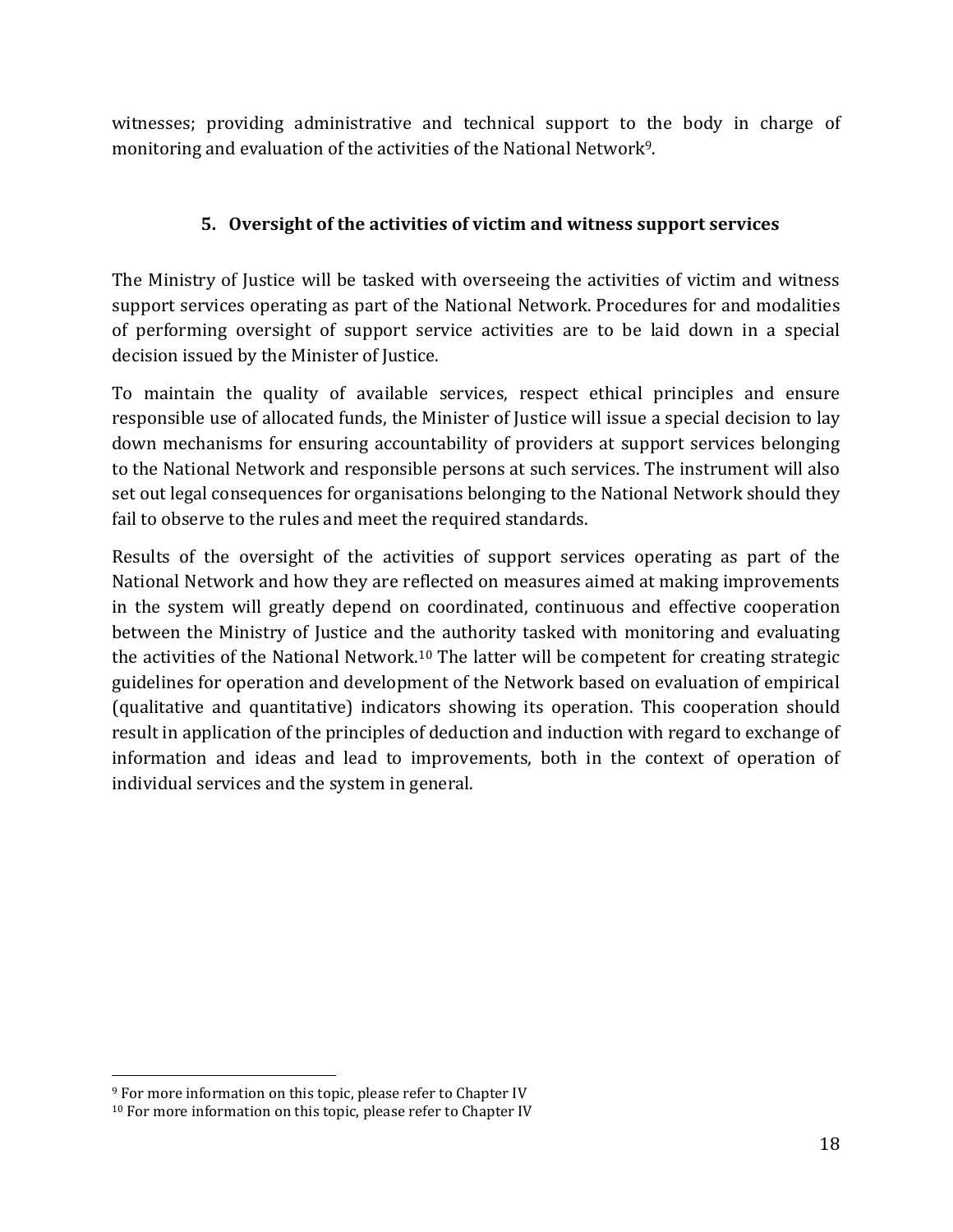# IV. ESTABLISHMENT AND STRENGTHENING OF THE NATIONAL NETOWRK OF VICTIM AND WITNESS SUPPORT SERVICES

### **1. Principles and main steps underlying the establishment of the National Network of Victim and Witness Support Services**

Considering the weaknesses currently present in the legislative and institutional framework of the Republic of Serbia, as well as a variety of findings collected in the course of the review process preceding the development of the Strategy, and applying the principles underlying the Strategy as formulated in Chapter I, three key principles underpinning the National Network of Victim and Witness Support Services should be as follows:

а) Availability of support services;

b) Making the best use of the existing resources;

c) Sustainable operation and quality of the support services' network.

Adherence to the principles listed above should, after a six-year period of Strategy implementation, result in having in place a fully operational and viable system of support and assistance, available to victims and witnesses and suited to their needs.

А) It has been found that key steps to be taken as regards the principle of **availability** are as follows:

- Ensuring, in the first place, maximum territorial coverage for support services to prevent their concertation only in major cities, in particularly in Belgrade;
- An equitable geographical distribution and availability of services makes sense only if it entails a delivery of uniformly structured, continuous and quality services throughout the Republic of Serbia, thereby reducing the number of steps or service providers that victims have to take or come into contact with in order to receive comprehensive services and/or services specifically tailored to their needs;
- Developing a detailed plan for gradual improvement of availability of support services in terms of both their geographical availability and the variety and quality of those that are already in place; the plan should include a clearly defined improvement schedule.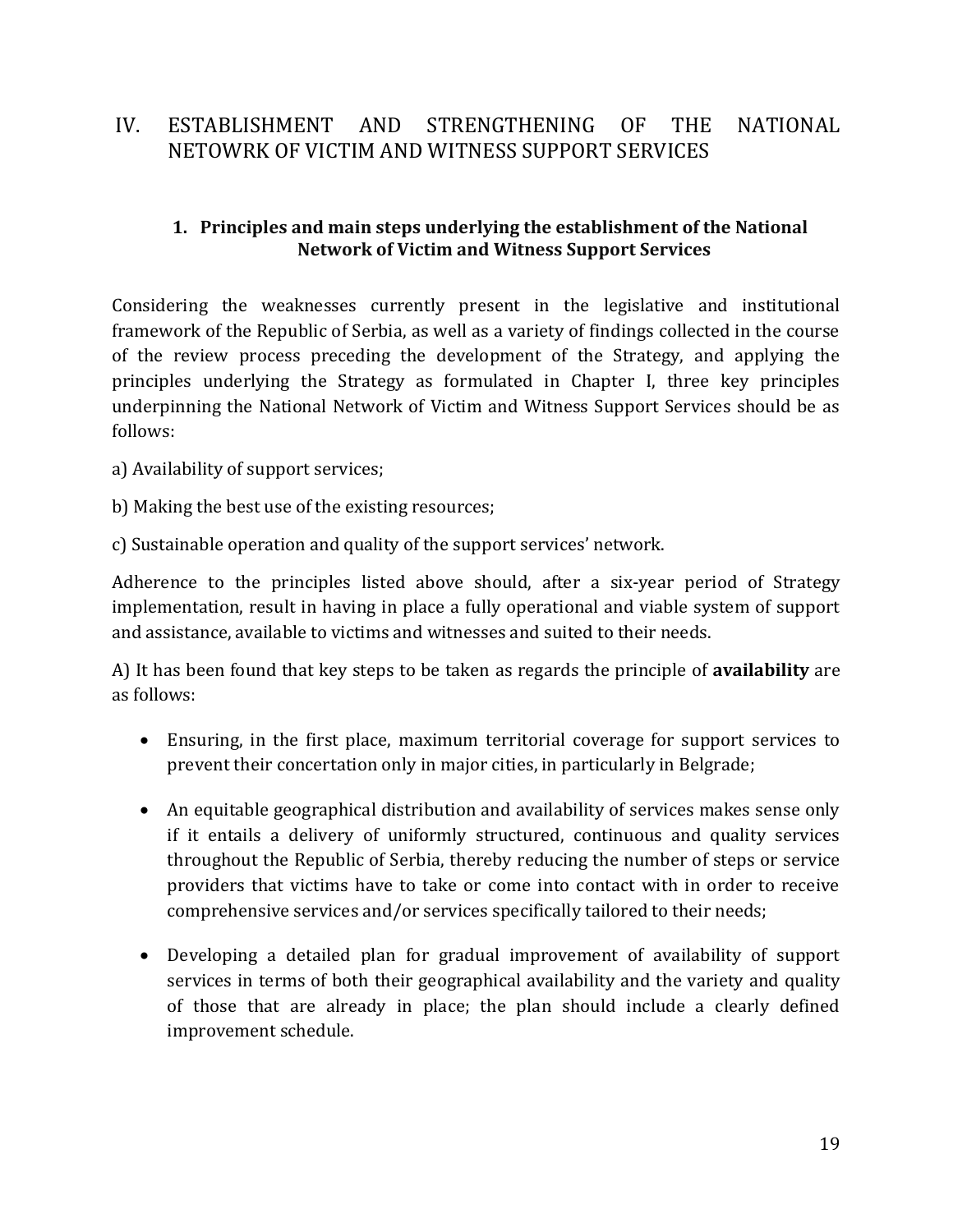B) The issue of **making the best use of the existing resources** essentially overlaps with and results from the strategic principle of the rational use of resources in the process of setting up a network of support services. This principle constitutes a prerequisite not only for setting up a network of support services at the national level, but also for their effective operation, quality and sustainability since its application guarantees that resources will not be wasted and that newly mobilised resources will form an ideal whole with the existing ones from the get-go. The measures listed below should be taken to facilitate the best use, systematisation and improvement of the existing resources:

- Mapping the existing service providers and services made available by them;<sup>11</sup>
- Creating a single and easily accessible database containing information on providers and types of services;
- Setting up support services at higher courts of the Republic of Serbia;
- Creating a network of the existing and newly founded services that meet clearly defined, objective and previously set qualitative and quantitative criteria, coming both from the ranks of the institutions of the Republic of Serbia and civil society organisations;
- Effective coordination of the processes of setting up and operating of the National Network.

C) Several key segments need to be addressed as regards the **sustainability** of the National Network:

- **Financial sustainability –** due to limited funding provided for the process of setting up the National Network from the support programme, financial resources need to be secured to ensure effective operation of the National Network to cover several aspects:
	- *Engagement of providers at services established at higher courts –* The Ministry of Justice will ensure that proposals for the annual budget of the judiciary shall include funding allocations necessary for engagement of judicial and prosecutorial assistants to provide support to victims at support services in accordance with the schedule for the establishment of services set out in the Action Plan for implementation of this Strategy;

 $\overline{a}$ 

<sup>11</sup> These two measures have been implemented to some extent during the review process that preceded the development of this Strategy. Information gathered in that process will be of major importance in the course of further efforts to collect relevant information.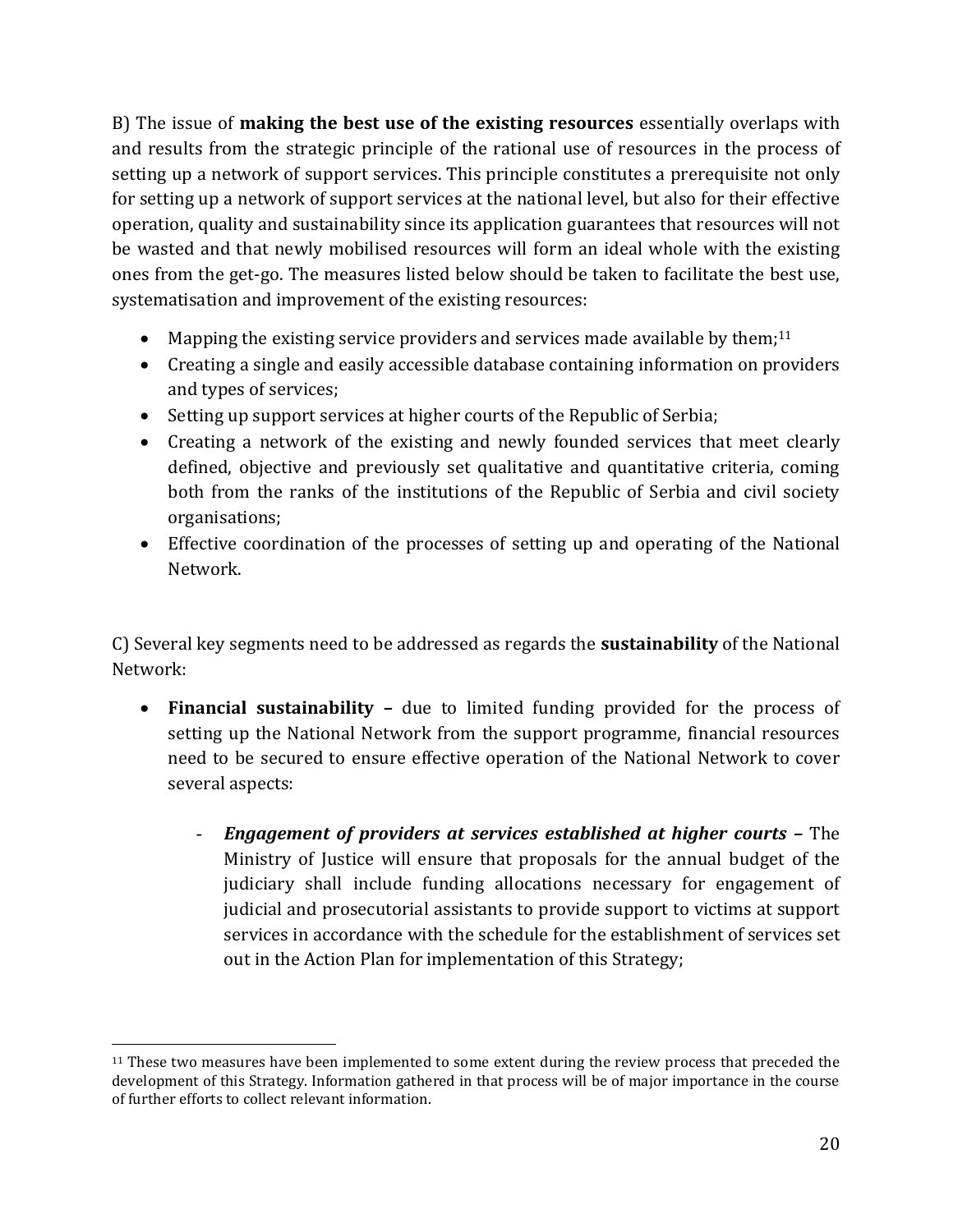- *Co-financing of operation of services belonging to the National Network –* The Ministry of Justice will, according to the schedule set out in the Action Plan for implementation of this Strategy and based on a previously prepared needs assessment, identify potential sources from which funds can be allocated to finance the operation of the National Network and take all necessary procedural steps to disburse them accordingly.

The Strategy has identified that the proceeds collected by applying deferment of criminal prosecution could potentially constitute the main source of those funds. In addition, a portion of funds could be secured from the financial resources obtained on the grounds of seizure of the proceeds of crime, levying fines or organisation of games of chance. To allow allocation of funds from those and other sources identified afterwards, it should be considered if any new amendments need to be made to the relevant legislative framework (and adopt those amendments, if necessary).

As regards mechanisms for assignment of funds, appropriate bylaws should be adopted to regulate a procedure for periodic assignment of funds needed for the operation of the National Network, including provision of training, according to the schedule set out in the Action Plan for implementation of this Strategy. What will also be established in addition to assignment mechanisms is a mechanism for oversight over the use of funds allocated for the purpose of providing support to victims.

- **Sustainable quality –** Having regard to the standards laid down in the Directive, continuous action should be take with a view to:
	- *Establishing a system of training in the field of victims' rights* that includes basic, ongoing and specialist types of training as well as training for trainers to cover the broadest range of providers of victim and witness support;
	- *Adopting standards and quality control mechanisms* that require passing appropriate bylaws and their continuous implementation.

# **2. Strengthening and expanding the National Network of Victim and Witness Support Services**

Given the six-year period provided for the implementation of the Strategy, as well as the time required for modifying the legal framework, the aim is to have the National Network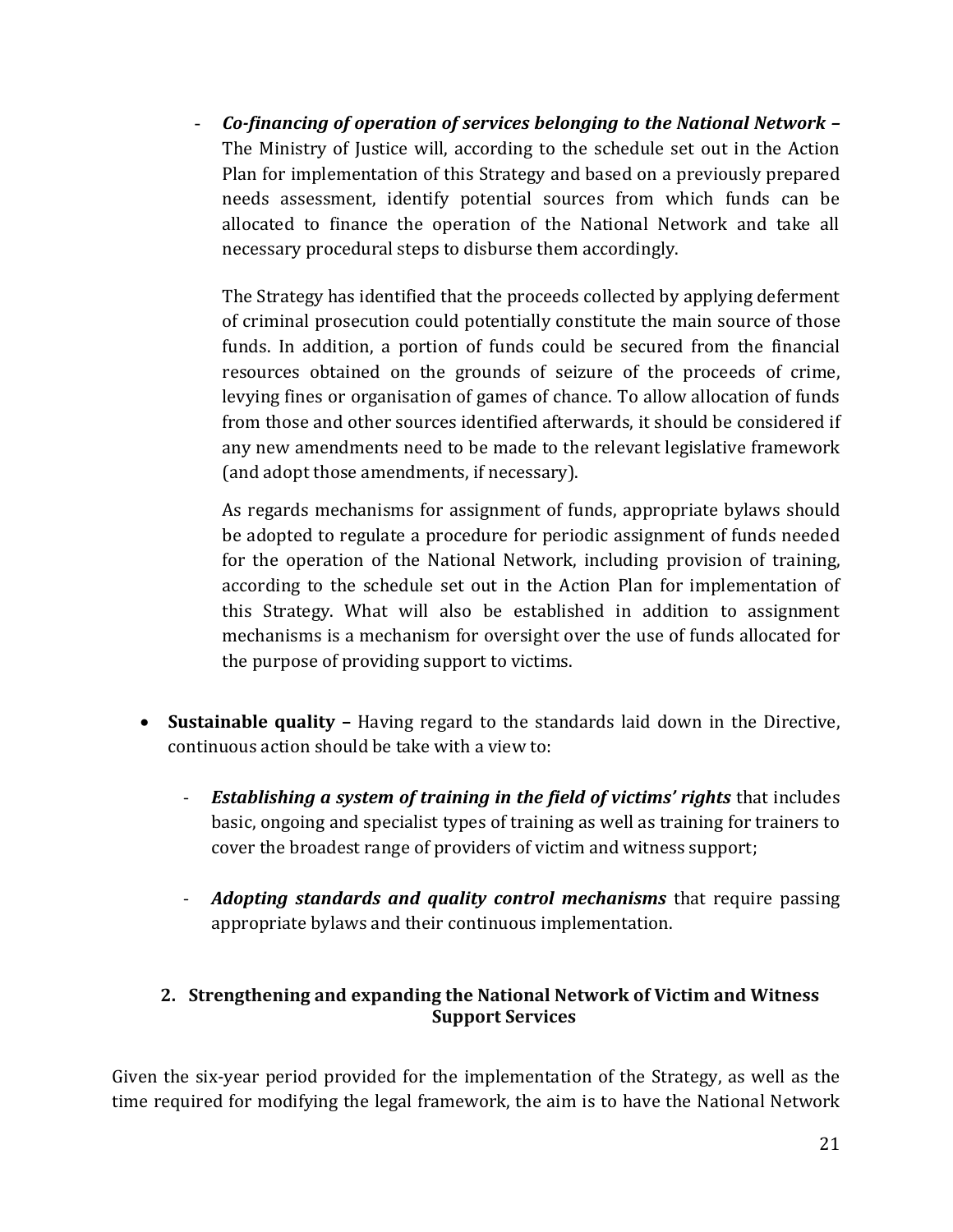consisting of support services at all higher courts and support services at other institutions of the Republic of Serbia and civil society organisation established and operational after the expiration of the period to which the Strategy applies, keeping to the schedule set forth in the Action Plan for implementation of this strategic document. In drawing up a schedule for expanding the Network, close attention should be given to ensuring that this process takes place in a continuous and gradual manner. Major roles in that regard will be played by the factor of securing that the burden of financing the Network is evenly placed on the budget at the annual level, as well as by the need to ensure equitable geographical distribution of newly established and newly joined services.

In the process of strengthening and expanding the National Network, special attention will also be given to the aspect of quality of delivered support and assistance. To this end, continuous efforts will be made to broaden the spectrum of available programmes and services as well as to raise the quality of the existing ones.

Given the concept of availability of services already elaborated above among Strategy's key principles that should be adhered to in the process of setting up and strengthening the Network, another aim of the Strategy is that focal points operating at basic courts, public prosecutor's offices and police departments should contribute to the strengthening of the position of victims and witnesses of crime in addition to the National Network. This would ensure more efficient exchange of information concerning the needs of victims and difficulties faced by them in criminal proceedings before basic courts and in contact with the police. This category of victims and witnesses would thereby also be given an opportunity to receive reliable information about services available at higher courts which they can approach for individual assessment to identify their needs and provision of adequate support or referral to services which provide such support.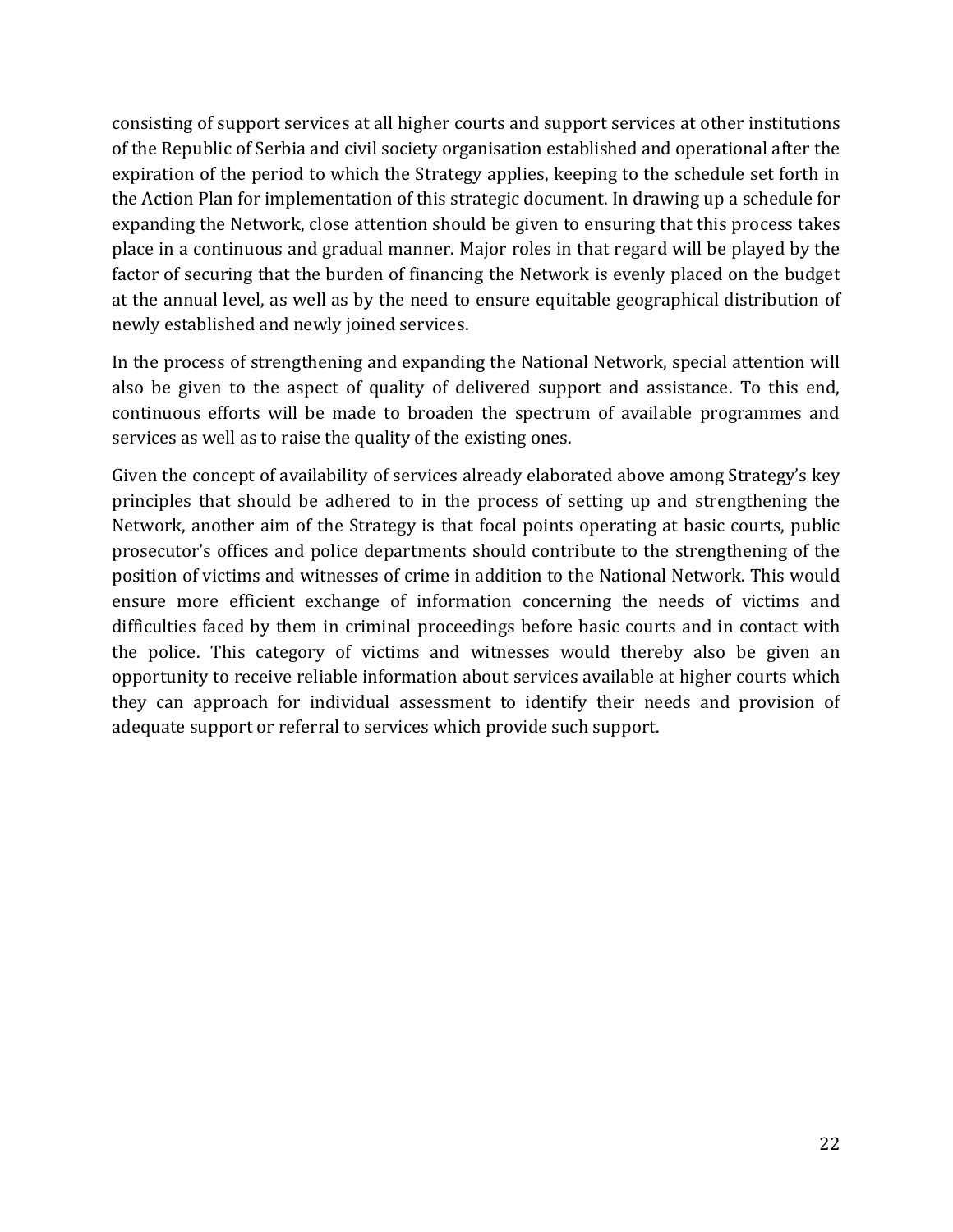# V. SUPPORT AND ASSISTANCE MEASURES AND SERVICES PROVIDED TO VICTIMS AND WITNESSES OF CRIME

### **1. Types of support and assistance provided to victims and witnesses of crime**

Primary and secondary support and assistance services will be made available to victims and witnesses of crime within the newly established system of the National Network.

The term *primary support and assistance* denotes provision of necessary information regarding the rights and status of victims and witnesses in criminal proceedings; provision of information about available support services and secondary assistance and support services provided within the National Network; individual assessment of victims to identify their specific needs; notifying victims when the offender concerned has been released from detention.

The term *secondary support and assistance* denotes, among other things, as follows: provision of psychological and psychosocial support; medical assistance; providing accommodation at safe houses; provision of free legal aid; access to individual and group rehabilitation therapies; access to psychosocial and economic empowerment programmes.

### **2. Referral mechanism and individual assessment of victims to identify their needs**

Victims' first contact with competent state authorities is rarely with persons employed at any of the support services. Therefore, an effective mechanism will be put in place in the process of Strategy implementation to ensure that all victims go through a previously set out and standardised process from the moment of their first contact with state authorities through the provision of necessary types of primary and, if necessary, secondary support and assistance. In addition, procedures laid down in the law for granting the status of particularly vulnerable witness and protected witness apply only to persons who are examined as witnesses in the proceedings concerned. They, therefore, do not necessarily pertain to persons who have suffered physical, mental or emotional harm or economic loss in consequence of a criminal offence. There are also special measures in place applicable to juveniles, but there is no individual assessment envisaged from the moment of identifying a juvenile victim of crime. In practice, victims rarely receive individual assessment to identify their protection needs and there is also a lack of exchange of collected information among the authorities conducting the proceedings.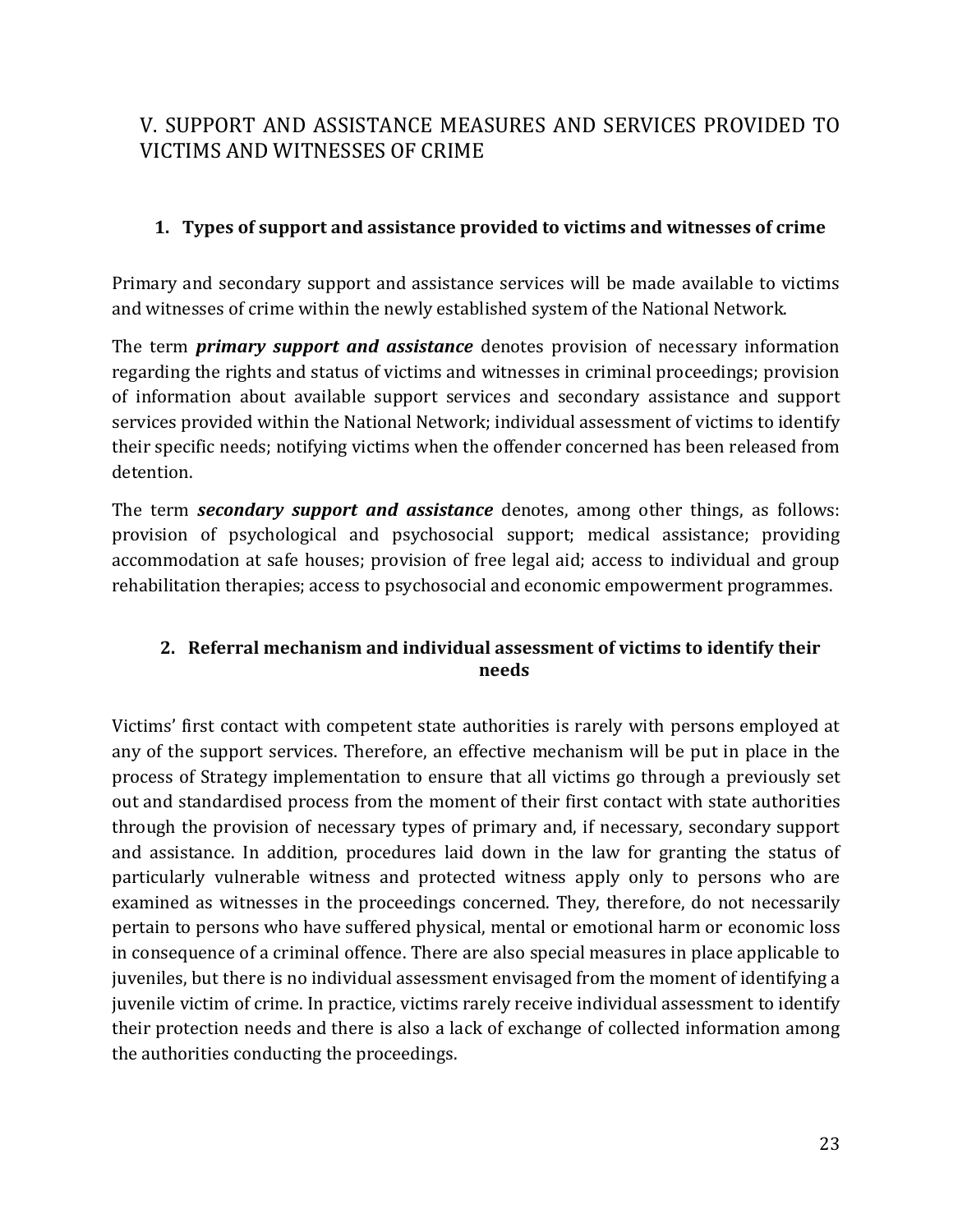In that regard, action should be taken to ensure as follows:

- That judges, (deputy) public prosecutors and police officers acquire a minimum of necessary skills in the rights and needs of victims to prevent secondary victimisation from the time of the first contact with the authorities and in the course of the proceedings;
- Uniform and consistent treatment of victims in the process of notifying them about available support and assistance services based on previously defined guidelines and accompanied by adequate informational brochures;
- Timely admission and interview of the victim by staff working at a support service operating at the court;
- Quality individual assessment of victims to identify their specific needs for support and protection measures by means of a standardised questionnaire that encompasses all necessary elements of such assessment:
	- Personal characteristics of the victim;
	- Type, nature and circumstances of the criminal offence in question;
	- Proper and professional conduct of the interview with the victim.
- That records on every individual case are always kept up-to-date by using a special software tool developed for that particular purpose, thereby facilitating access to the collected data at later stages of the process of provision of support and assistance. At the same time, victims are thus spared from being subjected to multiple interviews by staff working at different segments of the National Network;
- Continuous maintenance and updating of the database containing all relevant information regarding support and assistance services made available to victims and witnesses as well as continuous distribution of information materials to victims.

# **3. Victims' right to receive information**

A necessary requirement for ensuring practical exercise of rights guaranteed to the injured person is to provide them with timely and correct information about their rights and status of the criminal case in which they have the capacity as an injured party. <sup>12</sup> Adhering to the

 $\overline{a}$ <sup>12</sup> BEJATOVIĆ, Stanko, *Directive 2012/29/ЕU and Serbian criminal law (degree of alignment and measures to achieve the required degree of alignment),* OSCE Mission to Serbia, September 2018, p. 9.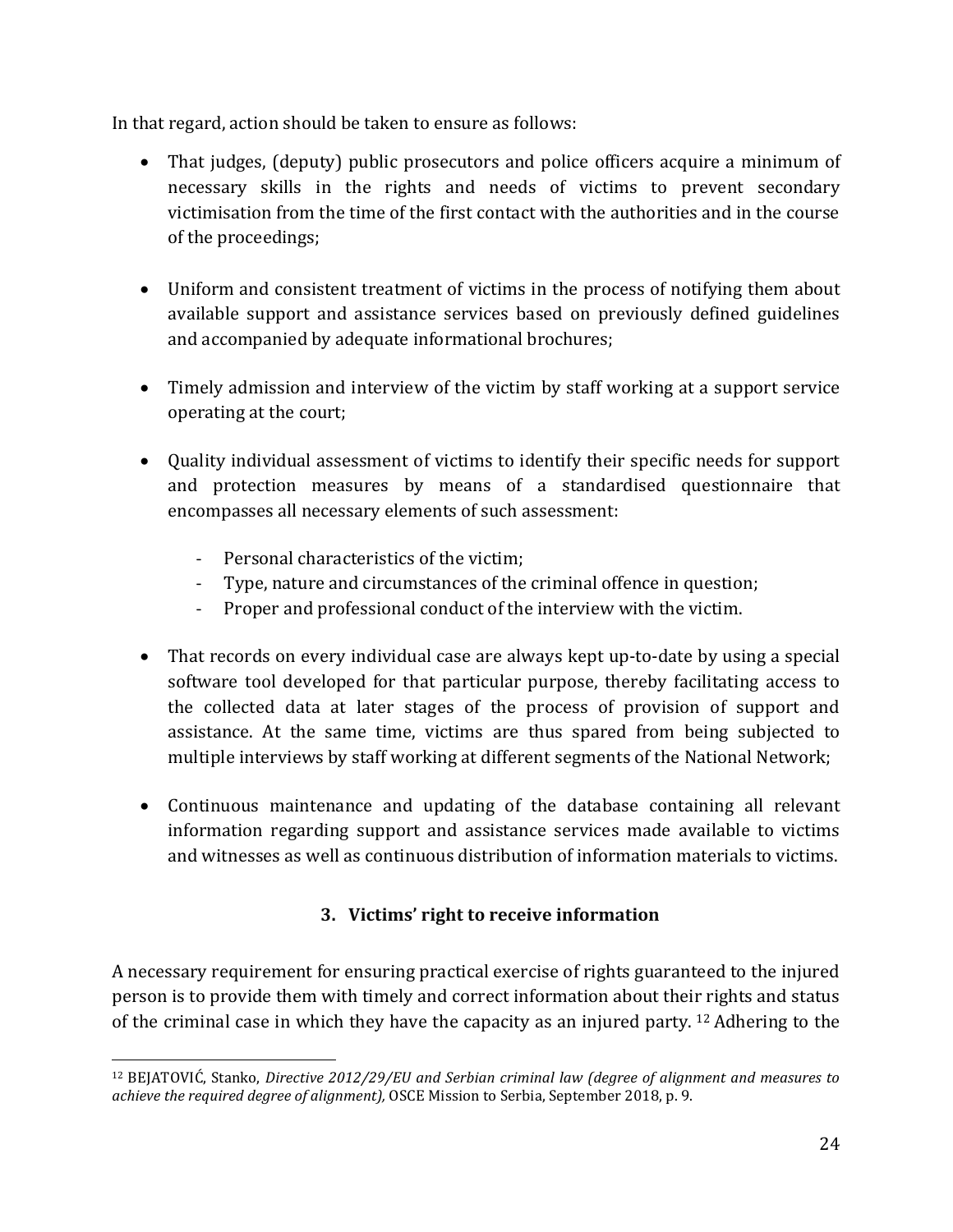principle guaranteed by the Directive itself (Articles 3 through 6), under which victims and witnesses of crime enjoy the right to receive information from their first contact with the competent authority, irrespective of the fact whether or not they have reported the criminal offence, by offering them basic pieces of information concerning:

- the procedure for reporting a criminal offence to the competent authority;
- their role in the proceedings, meaning the rights of victims in criminal proceedings if they should decide to report the offence;
- the contact details of the nearest support services at the higher court.

This information will be made available to victims by means of informational brochures produced using simple and accessible language. Focal points responsible for providing information to victims and witnesses that operate at courts where there is no support service in place, then at public prosecutor's offices and police departments will be tasked with distribution of these brochures and additional clarifications of their contents. Adequate conditions must be created to implement this procedure by amending the relevant legislative framework (this applies, first and foremost, to the Criminal Procedure Code).

In addition to the mechanism described above, such information will be made available to victims by means of a national website or a national call centre to be set up at the later stage.

When a victim who has reported a criminal offence contacts a support service set up at a higher court, or Support Services previously established at the Higher Court in Belgrade and the War Crimes Prosecutor's Office, a judicial or prosecutorial assistant responsible for provision of victim support will provide them with detailed information about the following:

- victims' rights to receive support and assistance through providers and services made available within the National Network as well as about the existing rights and restorative justice mechanisms;
- how and under what conditions they can obtain protection measures;
- under what conditions they are entitled to interpretation and translation in criminal proceedings,
- victims' right to free legal aid,
- entitlement to compensation accessed through the mechanism of the compensation claim and in civil litigation;
- how victims and witnesses can obtain reimbursement of the expenses incurred as a result of their participation in criminal proceedings;
- victim's right to be notified of defendant's release from custody;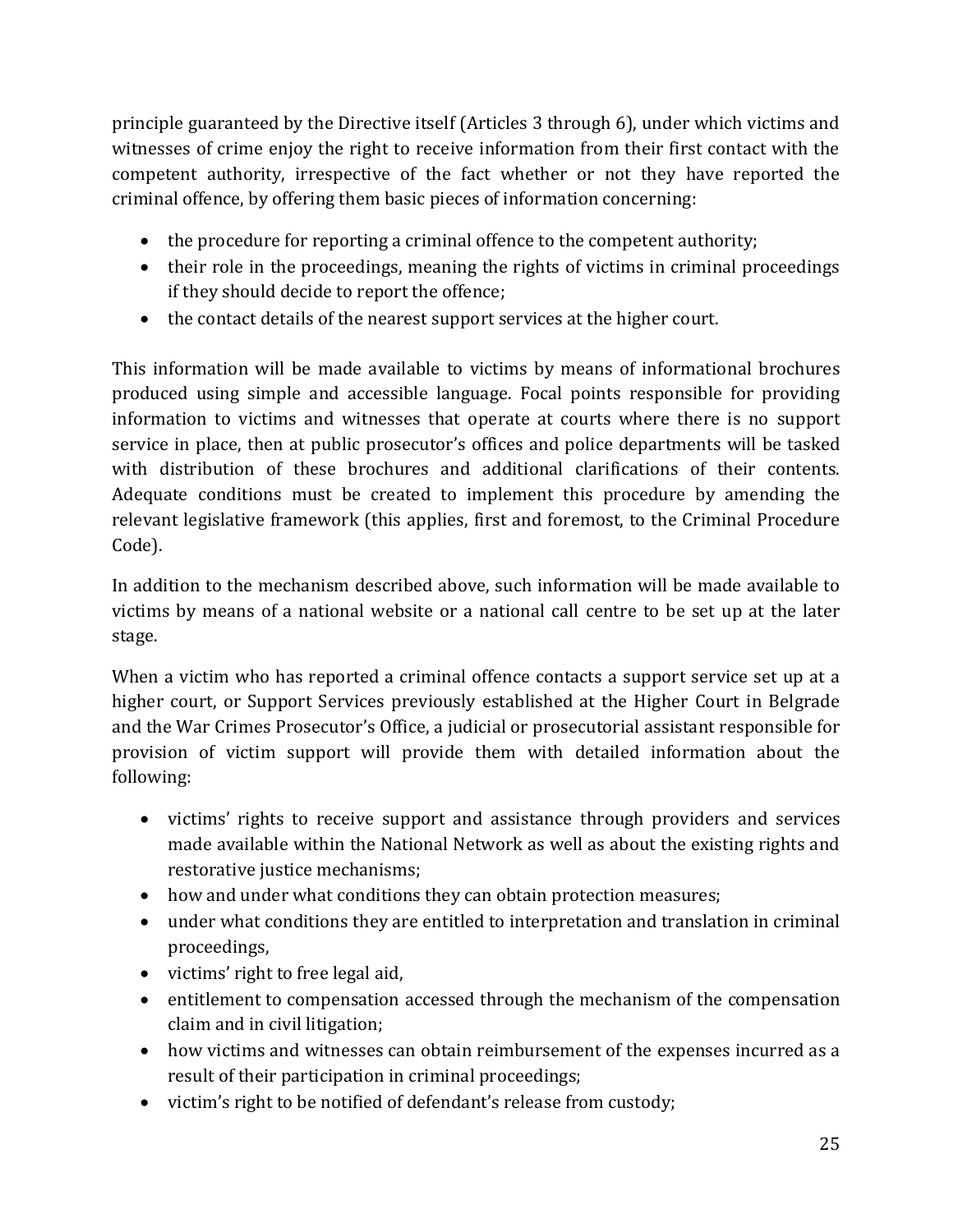- the contact details of the competent authority for communication about the development and outcome of their case and mechanisms of electronic tracking of the development of their case since all victims are entitled to obtain information about:
- the time and place of the main hearing,
- nature of the charges against the defendant,
- any decision to dismiss a criminal complaint, discontinue the investigation or abandon criminal prosecution and of the final judgment in the given case.

In addition to the information listed above, mechanisms should be put in place for notifying victims when the defendant has escaped or is released from detention, taking into account victim's express request or wish to be notified of any such facts; nature and type of the criminal offence; as well any potential risk of harm to the life and limb of the defendant or the sentenced person which may result from the provision of such information to the victim.

# **4. Victims' right to use their own language and to interpretation and translation**

In accordance with Article 7 of the Directive, victims who do not understand or speak the language of the criminal proceedings concerned are to be provided with, upon request and in accordance with their status in such criminal proceedings, as follows:

- *Right to interpretation*, which is granted to victims who do not understand or speak the language of the criminal proceedings, at least during questioning or interviews during criminal proceedings before investigative and court authorities, including during police investigations, as well as interpretation to facilitate their active participation in court hearings;
- *Translations* of information essential to the exercise of their rights in criminal proceeding *in a language understood, free of charge,* where translations of such information must include at least:
	- translation of any decision ending the criminal proceedings related to the criminal offence suffered by the victim (upon the victim's reasoned request);
	- reasons or a brief summary of reasons for such decision, except in cases set out as exceptions to this right of victims (*e.g.* where reasons for such decision are confidential or in case of decisions for which the national law does not require a statement of reasons).
- *Victim's right to file a complaint (legal remedy)* in cases of a decision not to grant their request for interpretation and translation;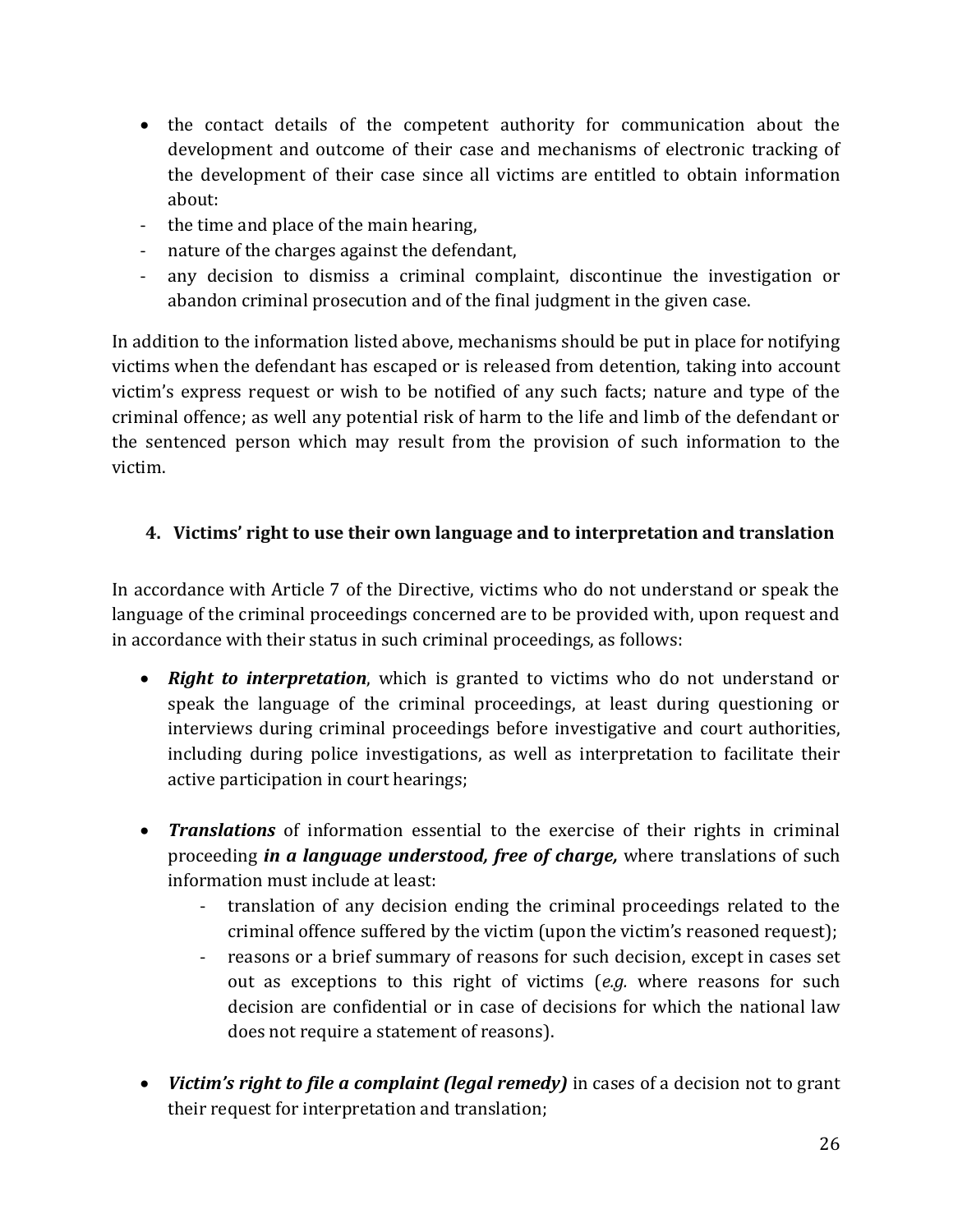*Procedure for making decisions concerning their right to interpretation and translation as well as that interpretation and translation will be done in such a way not to unreasonably prolong the criminal proceedings.* 

Since the CPC in force provides adequately in its Article 11 only for guarantees related to the entitlement of parties, witnesses and other persons participating in the proceedings to use their own language and script during the proceedings and that where proceedings are not conducted in their own language, interpretation of what they or others state before the court is to be secured and covered from the budget, it is more than clear that the CPC classifies victims as "other persons".

Unlike the right to interpretation already guaranteed under the provision of the CPC mentioned above, the other three guarantees must be expressly provided for by making amendments to the provisions of this Code and then continuously monitoring their implementation in the case law.

### **5. Victims' right to compensation**

Article 16 of the Directive provides that in the course of criminal proceedings, victims are entitled to obtain a decision on compensation by the offender, within a reasonable time, except where the national law provides for such a decision to be made in other legal proceedings.

An analysis of the provisions contained in Articles 252 through 259 of the CPC reveals that this right has been provided for in the legislation presently in force. Information regarding implementation of these provisions in the case law shows that decisions on injured parties' compensation claims made in criminal proceedings are rather an exception to the rule than the rule itself. This is because courts usually refer injured parties to pursue compensation claims in civil litigation. As a result, compensation procedures are significantly prolonged, victims are put to additional expenses and more burden is placed on the judiciary because it has to deal with additional cases.

In the light of the above, a range of measures need to be taken in the process of implementing this Strategy to improve certain important aspects of enhancing the effectiveness of decision-taking on compensation claims in criminal proceedings. What should be done in that regard is to:

 Develop guidelines on decision-taking procedures on compensation claims for public prosecutors and judges working at criminal divisions;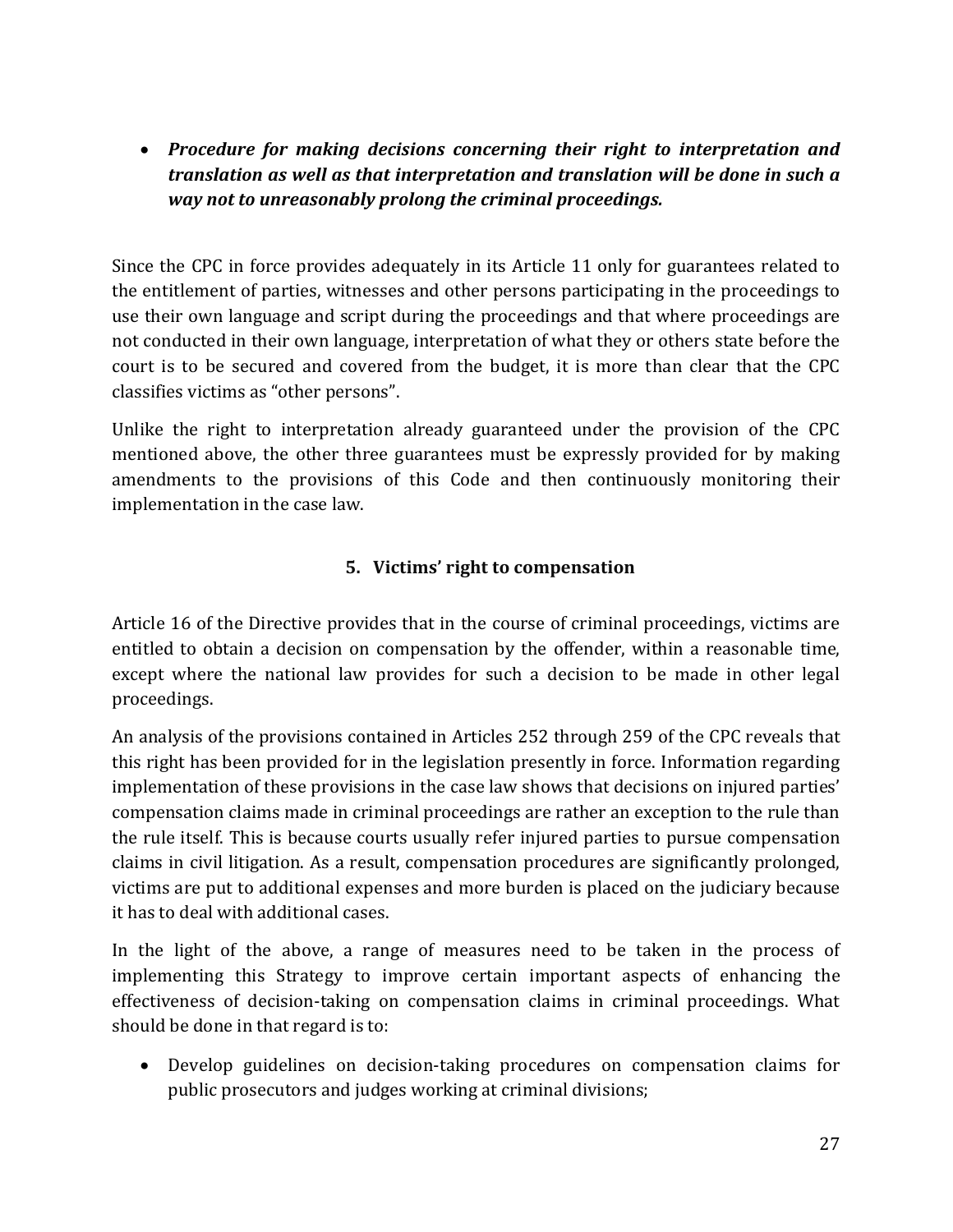- Deliver training on the topic of decision-taking procedures on compensation claims designed for judges working at criminal divisions and public prosecutors;
- Produce compensation claim forms and render assistance to victims with filling out of such claim forms within the framework of a primary support programme;

In addition to this, it should also be considered that more than 20,000 (twenty thousand) criminal cases are disposed every year by means of deferment of criminal prosecution. 13 Provisions of the CPC, specifically those contained in Article 283 thereof, regulating the socalled deferment of criminal prosecution stipulate that one of several obligations that can be imposed on the suspect when issuing a decision to defer criminal prosecution is "to rectify the detrimental consequence caused by the commission of the criminal offence or indemnify the damage caused". Amending this Article to make this obligation compulsory could significantly increase the effectiveness with which victims obtain compensation.

At the same time, such a measure would follow the legislature's tendency towards simultaneously applying simplified forms of procedure and settling the matter of compensation claim in the cases concerned. This tendency is displayed in the provision of Article 314(1)(4) of the CPC, which lays down that in addition to other elements, plea agreements must include "an agreement… on the compensation claim, if submitted."

# **6. Victims' right to legal aid**

Article 13 of the Directive guarantees the right to legal aid to victims who have the status of parties to criminal proceedings and Member States are left to provide for the conditions and procedural rules under which victims can have access to legal aid in their national laws.

A comprehensive legislative framework for exercise of rights to free legal aid in the Republic of Serbia was established for the first time by the enactment of the Law on Free Legal Aid in late 2018. Establishment of an appropriate institutional framework will commence along with the expected commencement of the enforcement of this Law during implementation of the Strategy (October 2019). Considering that it will take several years for the system of legal aid to become fully established and operational, implementation of the pertinent law should be monitored effectively from the perspective of victims' access to the right to legal aid.

 $\overline{a}$ 

<sup>&</sup>lt;sup>13</sup> For more information about trends towards exercising prosecutorial discretion and applying deferment of criminal prosecution in the justice system of the Republic of Serbia, please refer to: Kolakovic-Bojovic, M. (2018) *Organisation of the Judiciary in the Republic of Serbia – the framework for reform and EU standards,* Institute of Criminological and Sociological Research, Belgrade, p. 222.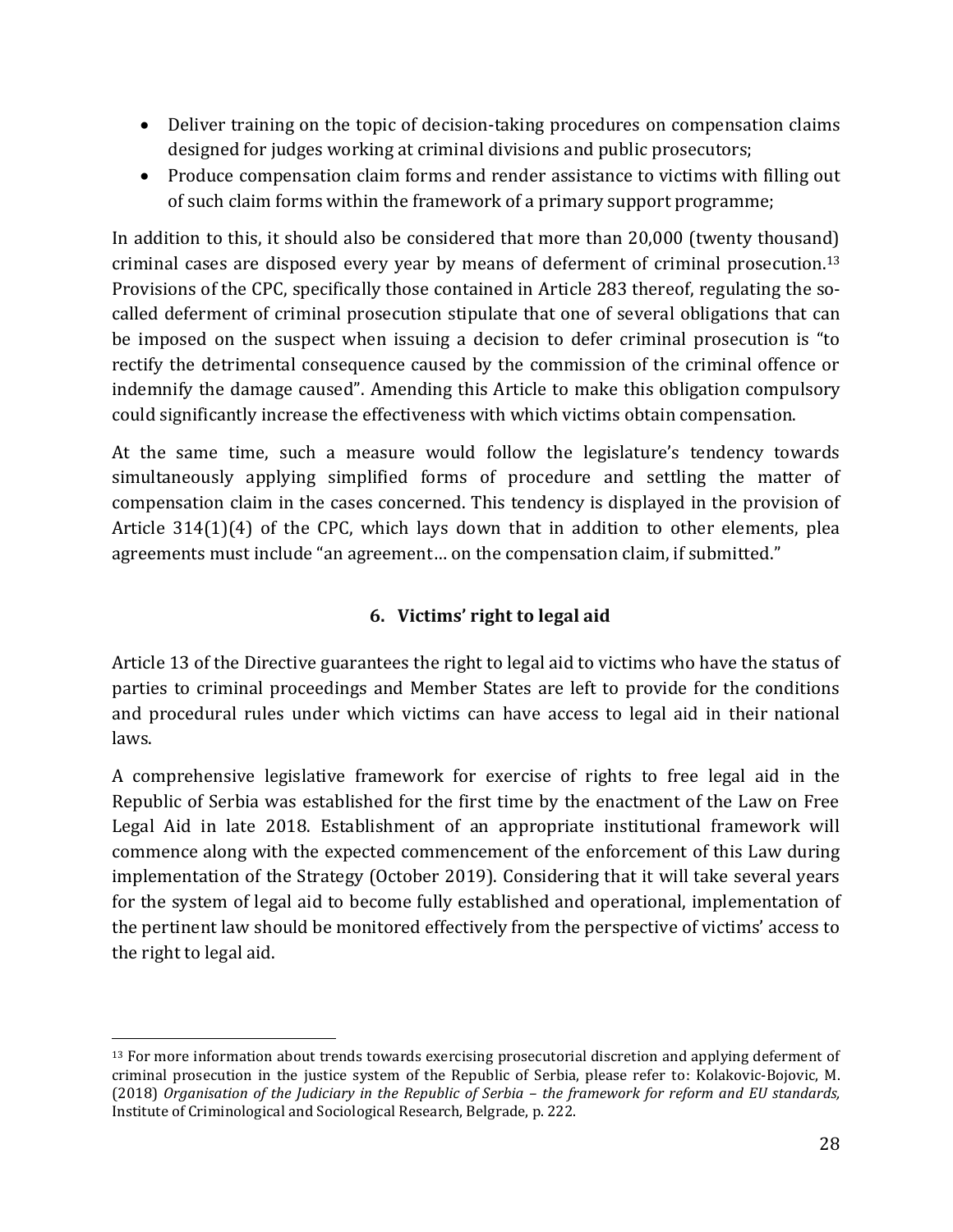### **7. Protection of victims**

Victims and their family members should be protected from secondary and repeat victimisation, from intimidation and from retaliation, including against the risk of emotional or psychological harm, as well as against physical injury.

Articles 18 through 23 of the Directive provide clear guidelines for the framework of victim protection that should be established in the legal system of the Republic of Serbia. In this process, a distinction should be made between general protection measures that must be made available to all victims and special protection measures to be taken where it has been found that they are required following an individual assessment.

In the context of provisions of Articles 18 through 20 of the Directive, it should be noted that the provisions of the CPC on witness protection (since injured parties usually have the role of witnesses in criminal proceedings) offer three modalities of providing protection, namely by:

- Ensuring basic protection to witnesses in the proceedings, then under the provisions on particularly vulnerable witnesses and finally, as the ultimate level of protection, under the provisions on protected witnesses;
- What is also relevant in this regard are the provisions of the Law on Protection Programme for Participants in Criminal Proceedings, which regulates the terms and procedures for providing protection and assistance to participants in criminal proceedings and their close persons who are facing a danger to life, health, physical integrity, freedom or property due to testifying or providing information significant for the purpose of proving of a criminal offence; it would be reasonable to expect that such occurrences are relatively frequent in connection with organized crime offences;
- Finally, the provisions of Part 3 of the Law on Juvenile Offenders and Criminal Protection of Juveniles also apply to this issue. <sup>14</sup>

In general, these provisions have been aligned with the requirements of the Directive for their greatest part, although certain improvements still need to be made both at the legislative level and with regard to the implementation of regulations.

# *7.1. General protection measures*

General protection measures are taken to ensure:

 $\overline{a}$ 

<sup>14</sup> BEJATOVIĆ, Stanko, *Directive 2012/29/ЕU and Serbian criminal law (degree of alignment and measures to achieve the required degree of alignment),* OSCE Mission to Serbia, September 2018, p. 21.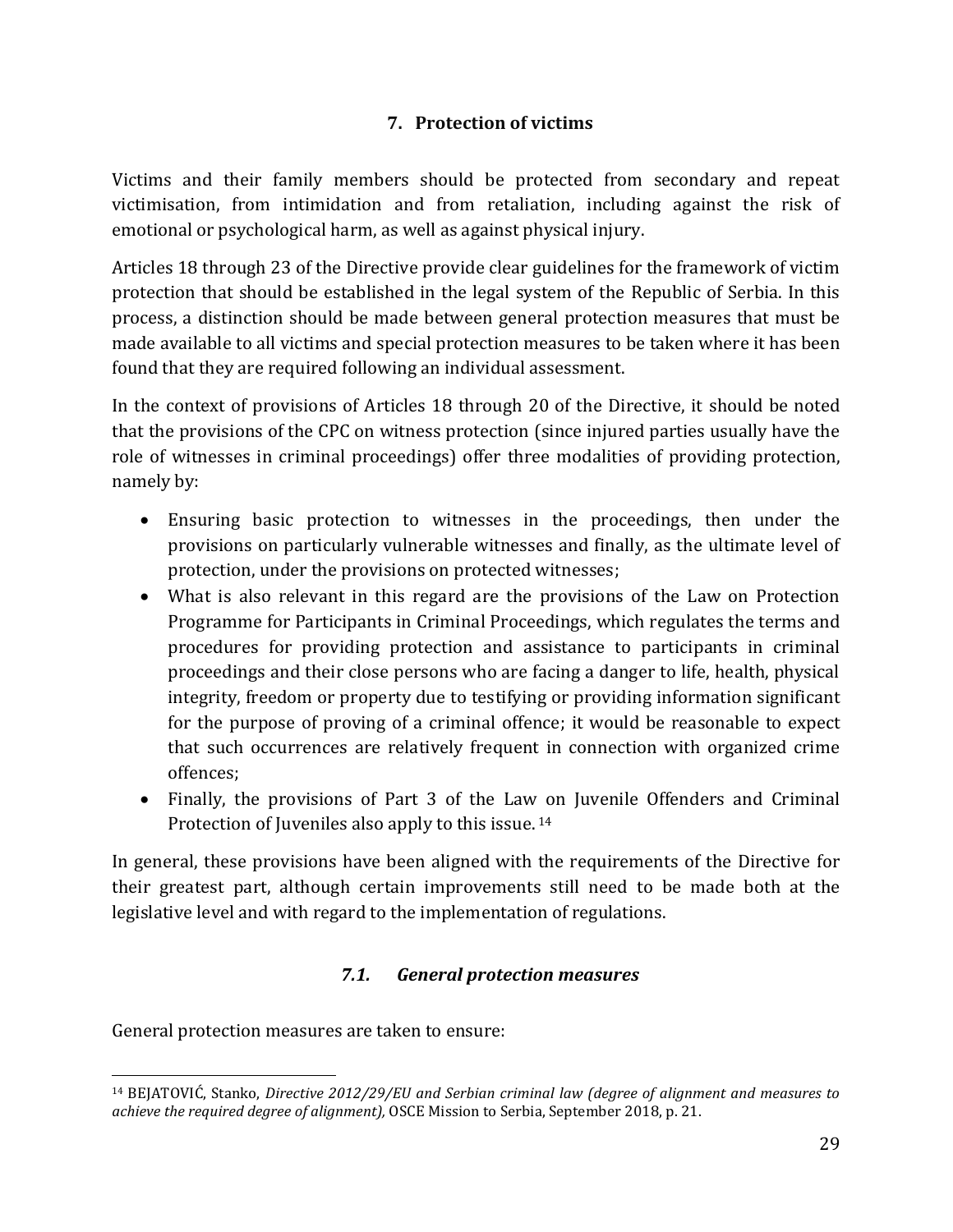- Avoidance of contact between the victim and the offender;
- Protection of victims during investigative actions (such as interviews and forensic examinations);
- Protection of victim's privacy.

The matter of **avoidance of contact between the victim and the offender** (Article 19 of the Directive) is provided for in the law in force in the Republic of Serbia in such a way that rules thereon apply only to particularly vulnerable witnesses and juvenile witnesses (Article 103 CPC, Articles 152, 153 and 155 of the Law on Juvenile Offenders and Criminal Protection of Juveniles). In practice, however, victims often confront defendants during investigations and they are almost always present at the same place as the defendants and their attorneys if they are testifying at the main hearing.

To minimise the amount of contact between the victim and the offender, these measures should be taken:

- Consider making amendments to the provisions of the CPC governing the confrontation of the witness and the defendant, as well as developing a protocol or a set of guidelines to prevent harm to the victim caused by their confrontation;
- Make efforts to standardise premises housing courts and prosecutor's offices so that separate entrances and waiting areas could be built during their construction or renovation to prevent any unnecessary contact between victims and witnesses.

As regards the **victim's right to protection during investigations,** Article 20 of the Directive identifies four key elements of such protection: (a) interviews of victims being conducted without delay after filing of the complaint; (b) avoidance of unnecessary repeated interviews; (c) right to be accompanied by their legal representative or a person of their choice, unless a reasoned decision is made to the contrary and (d) medical examinations are kept to the minimum and are carried out only when strictly necessary for the purposes of criminal proceedings.

The current situation in the criminal justice system of the Republic of Serbia is indicative of the problem of multiple interviews. Namely, in practice, victims are interviewed usually immediately after a complaint has been filed and then again before the prosecutor and the court. An exception to this are special provisions governing limitations on repeated interviewing of children (Article 152 of the Law on Juvenile Offenders). In addition, the existing procedural rules allow the presence of a legal representative, but not of a person of trust (with the exception of juvenile victims of crime). Forensic medical examinations of victims are, as a rule, performed as physical examinations, and only exceptionally by examining medical records (Article 127 CPC). Further education of judicial office holders shows to be necessary for the purpose of avoiding the unnecessary traumatisation of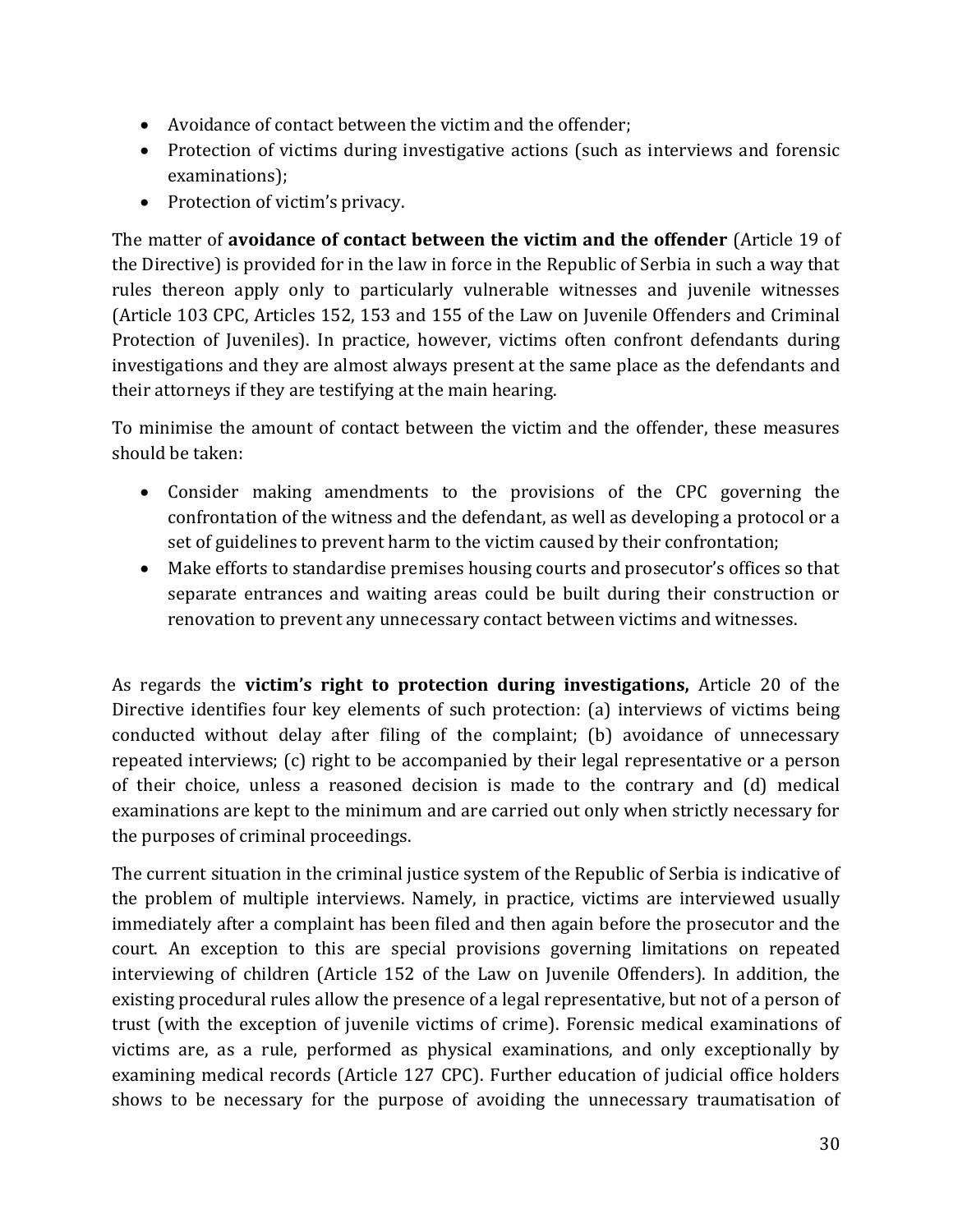victims by subjecting them to medical examinations in situations where it is not necessary. The case law shows that victim protection measures are not applied consistently because of inconsistent capacities and a lack of standardised internal procedures.

What should be done to overcome these problems is consider making amendments to the relevant provisions of the CPC, as well as to bylaws and internal acts. This would enhance the protection of victims during investigations, and bring about standardisation and uniformity to the case law.

**Protection of the victim's right privacy** has been recognised in Article 21 of the Directive as one of key issues, stressing the need for the protection of victim's personal data and prevention of its public dissemination.

Consistent implementation of those guarantees is based on:

- A clearly set legislative framework that governs the matters of exclusion of the public and public dissemination of information pertaining to victims;
- Continuous capacity building of public information officers working for the police, public prosecutor's offices and courts;
- Continuous training of journalists reporting about criminal proceedings;
- Strengthening accountability mechanisms for leaking information about victims' personal data.

# **8. Particularly vulnerable groups of victims**

In addition to classifying victims and witnesses into specific groups that are *a priori*  recognised in the law as particularly vulnerable, as elaborated in more detail in Chapter VI, Section 2, an individual assessment of victim's needs should include another aspect as well and that is assessing whether or not the victim is in need of special protection measures. In that way, the measures set out in relevant laws are kept in proportion to the individual needs of victims.

The purpose of making additional protection measures available to particularly vulnerable groups of victims, without prejudice to the rights of the defence and in accordance with the rules of judicial discretion, is that victims with specific protection needs identified as a result of an individual assessment can benefit from the measures listed below, in accordance with Article 23 of the Directive:

*During the investigation* – (a) interviews with the victim being carried out in premises designed or adapted for that purpose; (b) interviews with the victim being carried out by or through professionals especially trained for that purpose; (c) all interviews with the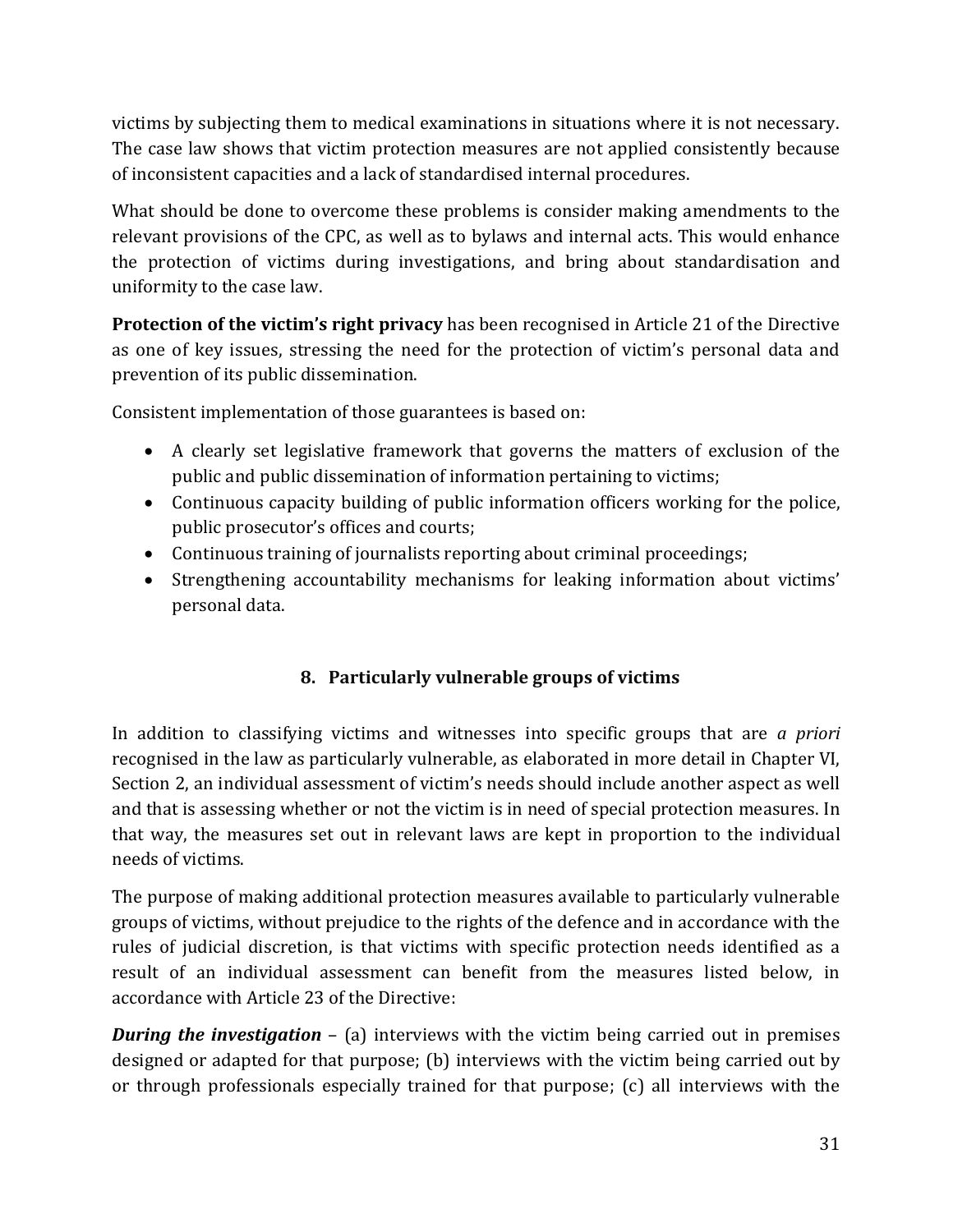victim being conducted by the same person, unless this is contrary to the good administration of justice.

*During court proceedings* – (a) measures to avoid contact between victims and offenders including during the giving of evidence, through the use of communication technology where appropriate; (b) measures to ensure that the victim may be heard without being physically present, in particular through the use of appropriate communication technology; (c) measures to avoid unnecessary questioning concerning the victim's private life not related to the criminal offence; (d) measures allowing a hearing to take place without the presence of the public.

Even though the legislative framework in the Republic of Serbia has been aligned with the requirements of the Directive to a sizable extent, certain issues nevertheless arise in its practical implementation. Speciffically, only a limited number of courts and prosecutor's offices has premises specially designed for interviews with victims. Particularly vulnerable witnesses can be interviewed with the assistance of a professional pursuant to a decision of the authority conducting the proceedings (Article 104 CPC). It is also required that interviews with children<sup>15</sup> are conducted by officers of the relevant authority possessing specialist knowledge in the field of children's rights and criminal protection of juveniles (Articles 150 through 151 of the Law on Juvenile Offenders). Due to the previously mentioned rules on admissibility of statements, victims are interviewed at least twice. Only few authorities have audio-visual equipment and it has not been sufficiently taken advantage of. There is no review of the interviewing practice with regard to posing questions about victim's personal life to be compared with international standards, in particular as regards victims of sexual offences, nor are there any guidelines in that regard. The same applies to the possibility of excluding the public from the main hearing, which can be ordered only upon a motion by a party or *ex officio* (Article 363 CPC). This can be an insufficient measure to protect the interests of the victim or ensure their participation in the main hearing.

In addition to the planned activities aimed at setting up support services at higher courts, which are covered in Chapter IV, the measures listed below should be taken in the upcoming period:

- Carry out a review of the existing interviewing practices applied by authorities and parties to the proceedings with regard to vulnerable witnesses;
- Carry out a review of the existing practice with regard to imposing sanctions for acts that disrupt the court's normal process, ordering measures of procedural protection of victims and witnesses, cautioning and sanctioning defence attorneys and other

l <sup>15</sup> For the purposes of this Strategy, "child" shall designate a person under 18 years of age.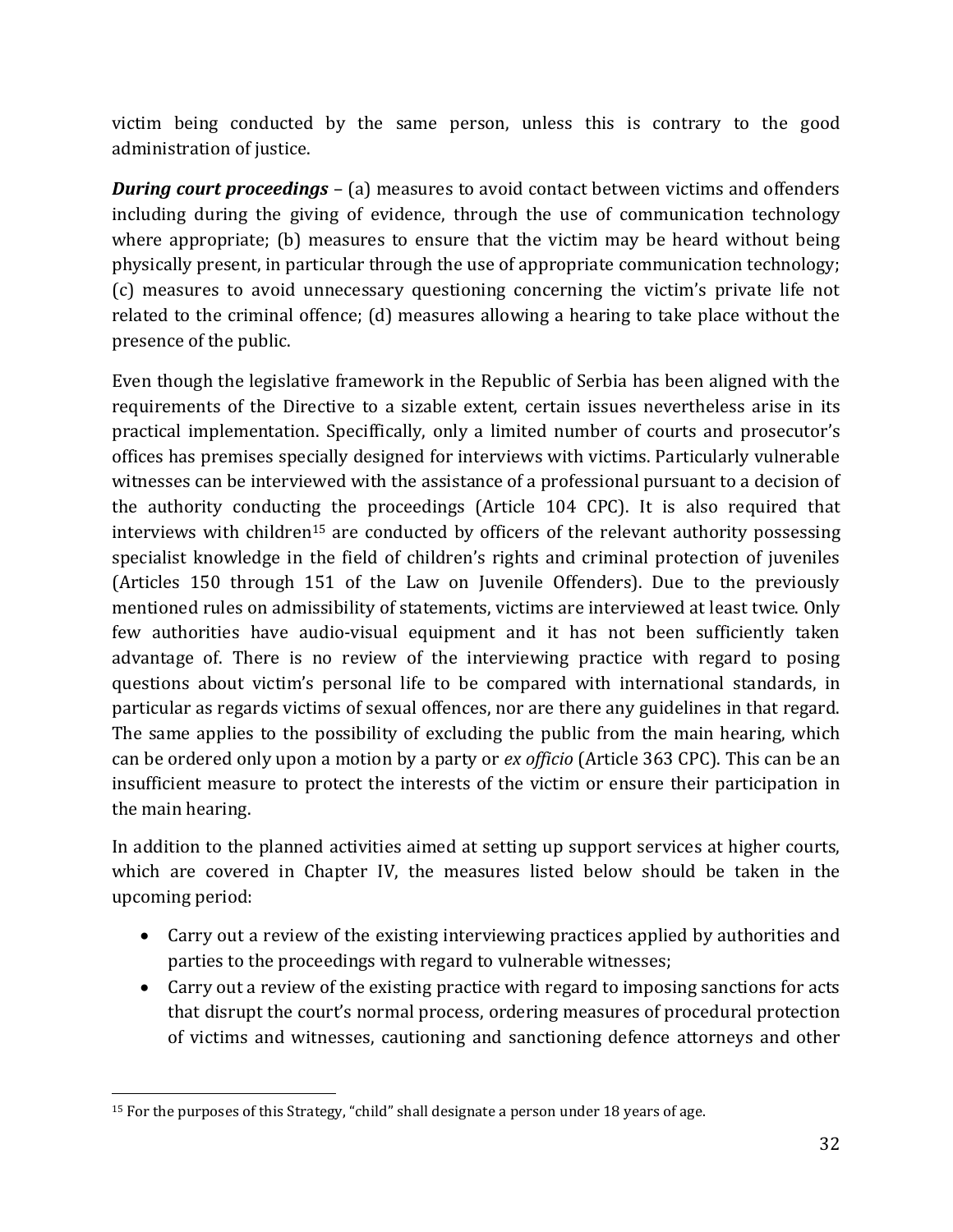participants in the proceedings who insult the witness or the injured party, or threaten them or endanger their safety;

- Consider if it is necessary to amend the relevant provisions of procedural laws;
- Make continuous efforts to strengthen judicial infrastructure to provide adequate premises and equipment intended to facilitate implementation of protection and support measures as regards particularly vulnerable categories of victims and witnesses.

# *8.1. Children as a particularly vulnerable category of victims*

In addition to special protection guaranteed to all particularly vulnerable categories of victims, the Directive pays special attention to child victims, providing in Article 24 that in addition to protection measures available to other victims, persons under the age of majority must have access to these measures:

- A possibility of audio-visual recording of interviews with the child and admissibility of such recording as evidence, according to the law;
- Appointing a temporary representative for the child, where necessary;
- Appointing an attorney to ensure that the child can exercise their right to legal advice and representation.

Ever since the adoption of the Law on Juvenile Offenders, all guarantees listed above have been recognised in the legal framework of the Republic of Serbia. However, certain problems have been noticed in the case law with regard to their implementation.

The measures listed below should be taken in the upcoming period to address those problems:

- Look for inconsistencies in the implementation of the legislative framework in the case law, identify any potential weaknesses and define what actions should be taken to overcome them;
- Adopt amendments to the Law on Juvenile Offenders, where necessary;
- Continuously monitor practical implementation of measures to ensure protection and support of child victims.

# *8.2. Other particularly vulnerable groups of victims*

There are numerous factors such as old age, health, disability, gender, sexual orientation or membership of a specific social group due to which persons may become particularly vulnerable. The state of multiple vulnerability arises as a result of two or more reasons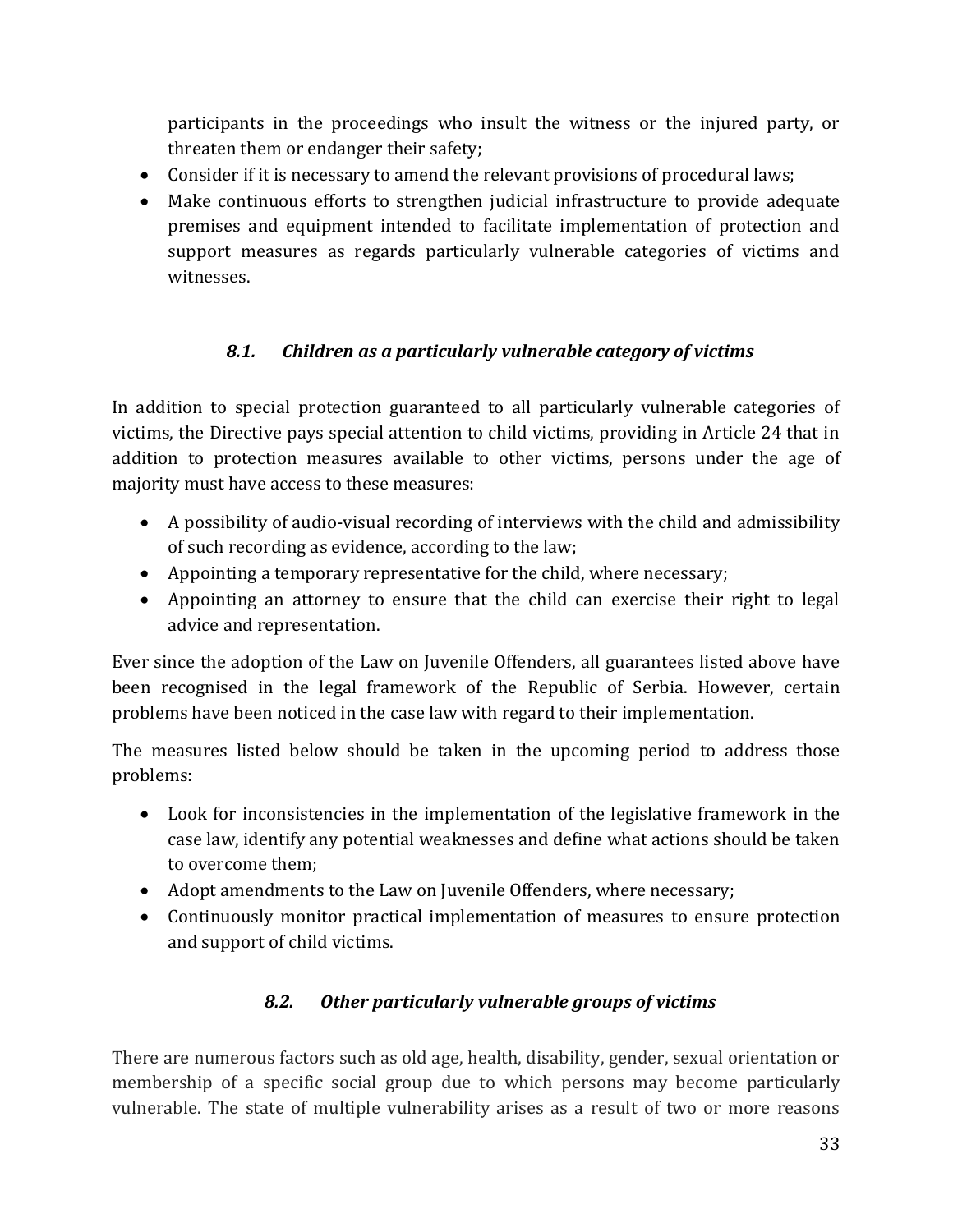based on which a person is identified as belonging to a particularly vulnerable group. Persons belonging to vulnerable groups are as a rule more susceptible to victimisation, which is easily perceived in cases of victims of human trafficking and discrimination. At the same time, it should be recalled that vulnerable groups more often become victims of discrimination or unjustified unequal and prejudicial treatment. This is particularly important when it comes to persons who are victims of any of the aggravating forms of discrimination defined under Article 13 of the Law on Prohibition of Discrimination. Therefore, all types of psychosocial support set out in this Strategy must be made equally available to the victims who have suffered this criminal offence as well.

Victims of crime belonging to the groups of persons with multiple vulnerabilities require special protection and additional, continuous and long-term psychosocial support in the process of their resocialisation and reintegration. Belonging to a vulnerable group on its own often means that victims are not capable of realising the negative impacts of their situation or taking steps to improve it without outside support. As regards victims of hate crimes, the fact that they are victimised because they belong to a specific social group additionally burdens the process of rehabilitation and reintegration.

In the previous decade, the Republic of Serbia adopted national strategic documents and special laws laying down rules and procedures for provision of protection and support to a range of vulnerable groups of victims such as children, victims of human trafficking, victims of domestic violence and intimate partner violence, victims of discrimination, victims of sexual violence and the like. Building on this, the Strategy aims to advance the principle of enforcing and improving the standards achieved by implementing that strategic and legislative framework. It also seeks to strengthen and synergize capacities of all competent actors to deal with particularly vulnerable groups of victims. At the same time, a comprehensive and uniform system of support and assistance to be established in line with this Strategy will facilitate access of particularly vulnerable victims to support and assistance services. The system will also ensure that particularly vulnerable victims are identified in a timely manner and that they may benefit from individual assessment of their needs.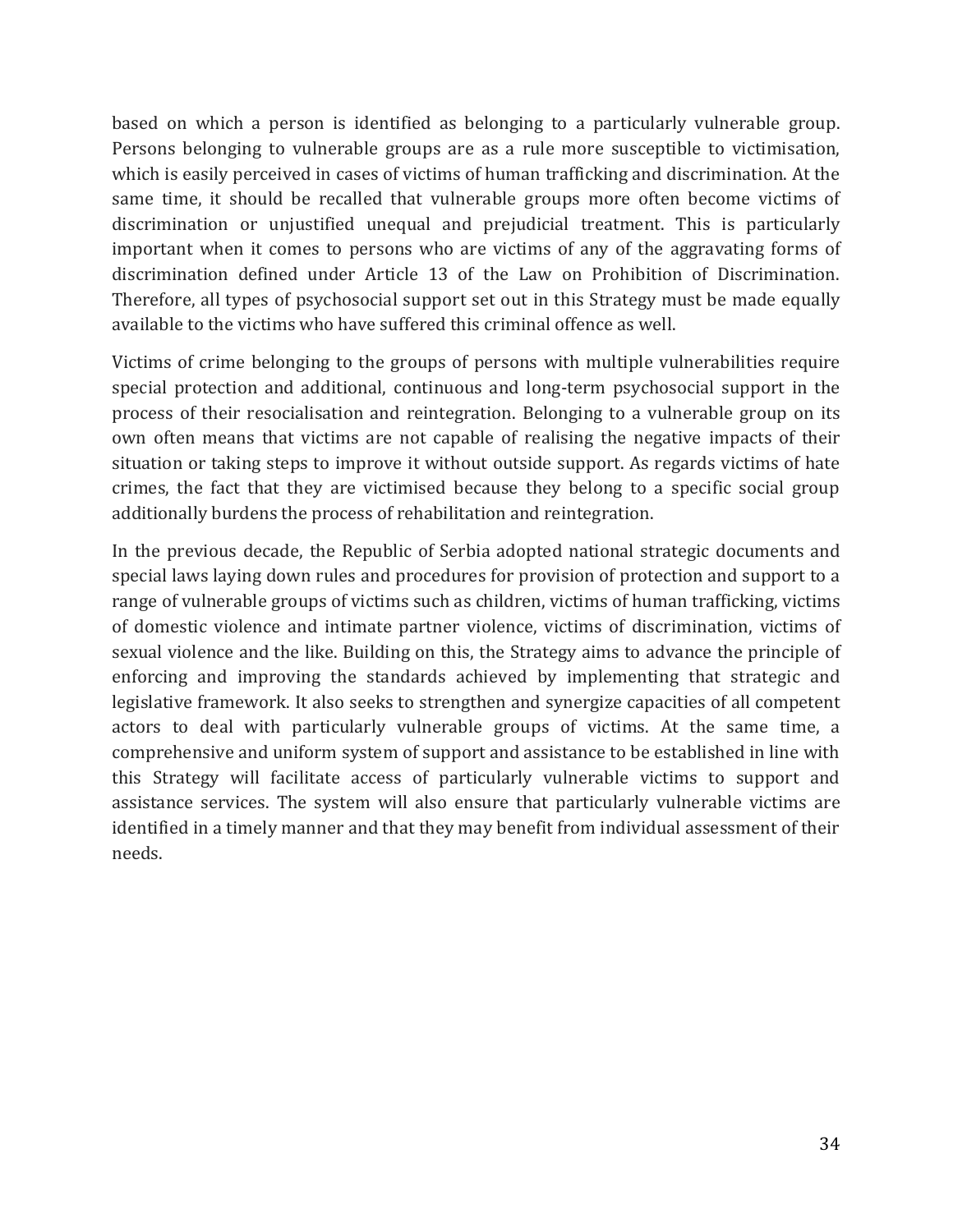# VI. RAISING AWARENESS OF THE RIGHTS AND STATUS OF VICTIMS OF CRIME IN THE REPUBLIC OF SERBIA

To identify efforts to raise awareness of the rights and status of victims of crime in the Republic of Serbia as successful, measures must be put in place to impact several key points:

- Basic and specialist training to be received by providers of support and assistance to victims and witnesses;
- Raising the level of expertise and sensibility of police officers, judicial office holders, court and prosecutor's offices staff and lawyers;
- Raising awareness among victims of crime about their rights in criminal proceedings and support services available to them;
- Raising awareness among the general public.

 $\overline{a}$ 

### **1. Establishing a system of training in the area of victim and witness support and assistance**

In accordance with Article 25 of the Directive and to ensure an adequate level of quality of primary and secondary support, including as well improving the treatment of victims at various segments of the Republic of Serbia's institutional framework, a system of general and specialist training will be established and made available to all professionals according to their responsibilities and to a level appropriate to their contact with victims to increase their awareness of the needs of victims and enable the competent authorities who come into contact with victims to identify them and deal with them in a respectful, professional and non-discriminatory manner.

One of the biggest challenges in that regard will be the process of transition from the previous, *ad hoc* approach to training in the area of victims' rights and dealing with victims (mostly focused on certain categories of victims) to the new one which requires comprehensiveness and uniformity. In addition, previous training programmes have been focused more on knowledge rather than on skills necessary for practitioners to be able to understand the needs and problems of victims and to deal with them in an adequate manner.<sup>16</sup>

<sup>&</sup>lt;sup>16</sup> In Serbia, police officers, prosecutors and judges receive training on victims of domestic violence, of human trafficking and juvenile victims. The majority of training programmes on the topic of victims have been organised within the framework of international, often one-off projects. In the period 2012-2014, the OSCE Mission to Serbia organised, for example, basic training for support providers at higher courts as well as a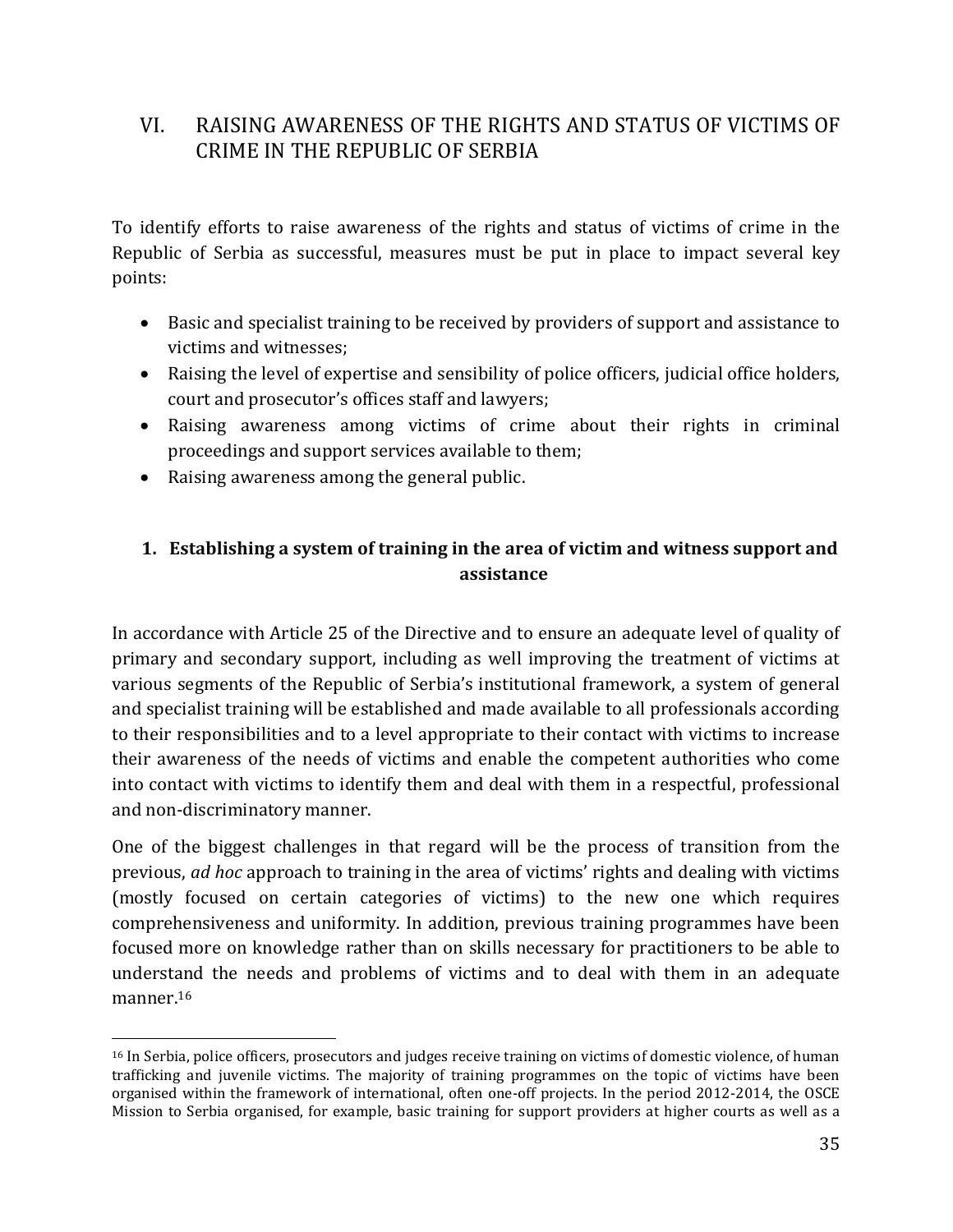The following steps must be taken with a view to responding to this challenge:

- Introduce the subject matter of victims' rights into the curriculum of initial training provided at the Judicial Academy;
- Introduce the subject matter of victims' rights into the training curriculum intended for judicial office holders, as well as for judicial and prosecutorial assistants, police officers and lawyers;
- Develop curricula for basic training in victims' rights for the categories of practitioners mentioned above;
- Develop curricula for specialised training for providers of primary and secondary support, focusing on training curricula for future trainers as guarantors of the system's sustainability.

# **2. Raising awareness among victims of crime of their rights in criminal proceedings and support services available to them**

Constant improvements in the availability of victim and witness support and assistance services are not contingent only on improving the quality and variety of services and increasing the number of support services set up thus far. It also depends on continuous efforts to improve the visibility of services made available to victims and witnesses as well as on enhancing the availability of information about the rights of victims in criminal proceedings.

In view of this and to strengthen the activities related to the role of support providers and focal points for providing information to victims as mentioned above, actions aimed at raising the awareness of all matters mentioned above among victims should be concentrated on several parallel tracks:

- Creating a specialised website intended for providing information to victims and containing comprehensive and detailed information about victims' rights and support and assistance services made available to them;
- Linking this specialised website to as many as possible websites of state authorities, other institutions, civil society organisations and healthcare institutions;
- Setting up a call centre to provide information to victims;

 $\overline{a}$ 

• Producing, printing and distributing victims' informational brochures.

seminar on communication skills for public prosecutors, deputy public prosecutors and support providers at higher prosecutor's offices in the period 2016-2017. This training project also involved producing a handbook called "Communication with witnesses and injured parties: Applying communication skills in a public prosecutor's office", for the purpose of facilitating the application of new knowledge and skills in dayto-day work of public prosecutors and support providers.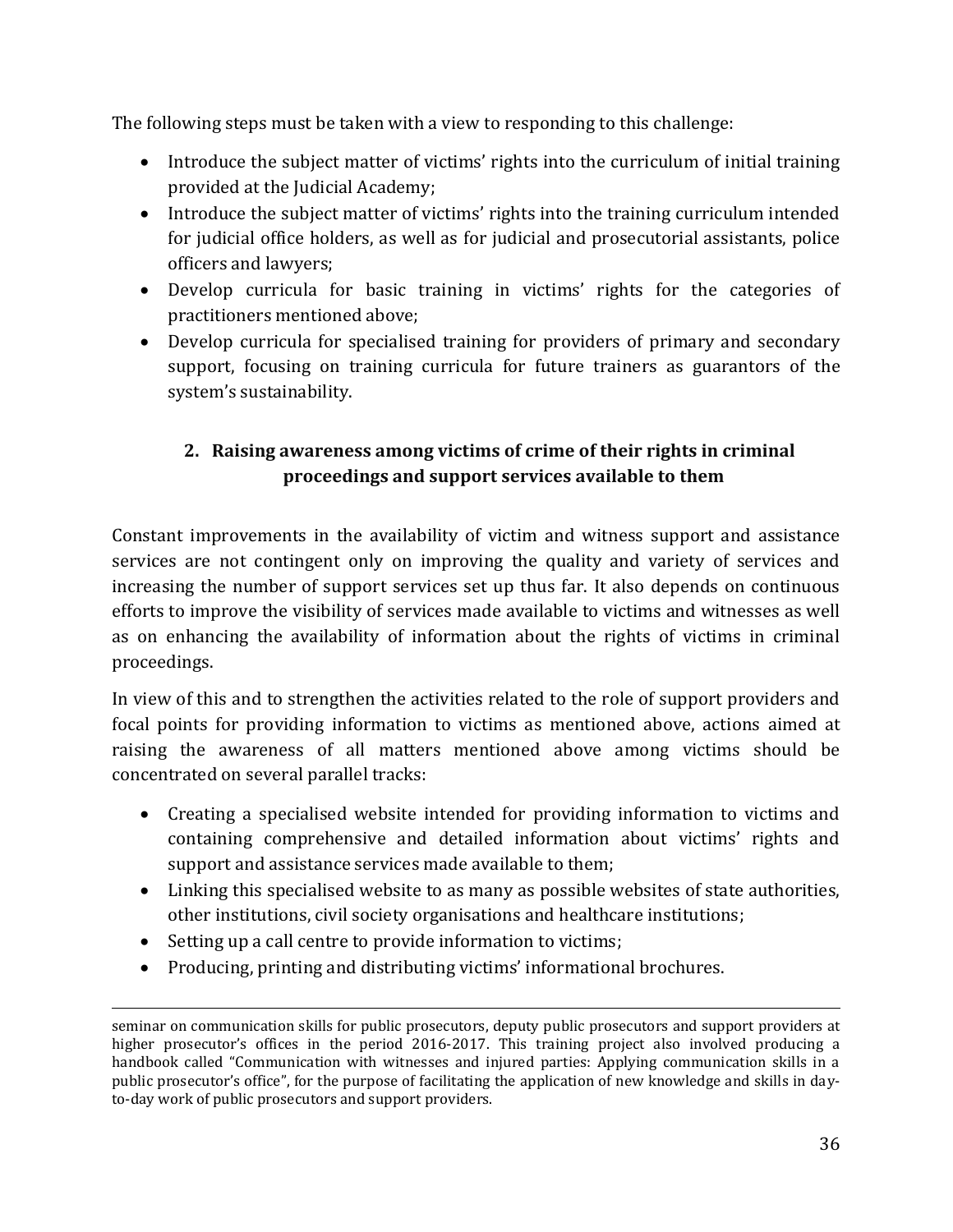### **3. Raising awareness among the general population of the rights of victims of crime**

Article 26 requires that appropriate action be taken to increase awareness of the rights of victims of crime, reduce the risk of victimisation and decrease the negative impact of crime and the risks of secondary and repeat victimisation, of threat and retaliation, in particular by targeting groups at risk such as children, victims of gender-based violence and violence in close relationships.

To achieve this goal, comprehensive and target information and awareness raising campaigns should be created and conducted, including through the following channels:

- Research and education programmes;
- Online campaigns focusing on social media;
- Increasing the proportion of information regarding the rights of victims reported through state and private media.

Publication of reports on implementation of reform measures in the context of implementation of this Strategy will have a significant role in developing awareness of the rights of victims. Another important aspect of developing awareness is organisation of roundtables and presentations to discuss the progress made and measures taken thus far. Competent state authorities and institutions of the Republic of Serbia, the academic community and civil society organisations will make sure that the visibility of the results achieved and action to be taken constitute tasks that require making concerted efforts, ensuring the best interest of victims.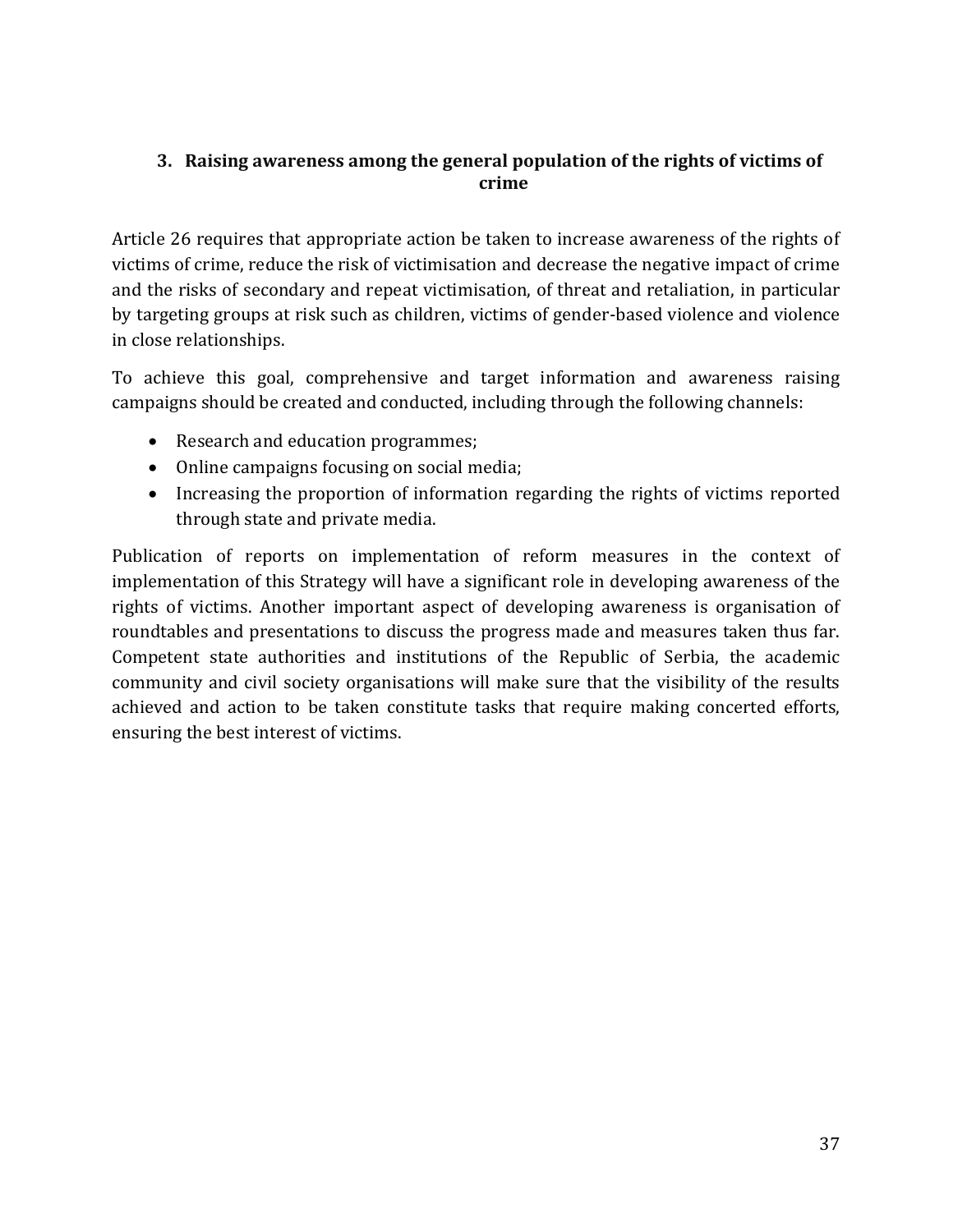# VII. MONITORING AND EVALUATION

 $\overline{a}$ 

#### **1. Monitoring and evaluation of operation of the National Network of Victim Support Services**

Continuous monitoring and evaluation of results, defining corrective measures and taking steps towards their implementation are vital to the establishment and effective operation of the Network of Victim and Witness Support Services. Considering how many institutions and other actors are going to be involved in these processes, an effective coordination mechanism should be set up to oversee and improve Network's performance immediately upon the adoption of the Strategy and the accompanying Action Plan.

Within a period of 30 days from the date of adoption of the Strategy, a Victim and Witnesses Support Coordination Body (hereinafter: Coordination Body) will be established as an *ad hoc* working body of the Government to coordinate, monitor and strengthen the Network. The Coordination Body will consist of eleven members and as many deputy members representing the Ministry of Justice, the Ministry of Interior, the Supreme Court of Cassation, the High Judicial Council, the State Prosecutorial Council, the Republic Public Prosecutor's Office, the Ministry of Labour, Employment, Veteran and Social Affairs, the Ministry of Health, Judicial Academy, civil society organisations and the academic community.<sup>17</sup> In proposing members that make up the Coordination Body, due regard should be paid to their rank in the internal hierarchical system of the state authority they represent, which should be such as to ensure they can effectively influence the passing and implementation of strategic decisions. The relevant criteria for representatives of the academic community and civil society include their results and professional experience in their respective fields of expertise. In appointing deputy members of the Coordination Body, what should be taken into account are their previous experience and performance of duties relevant to the operation of victim and witness support services to ensure that the Coordination Body can become operational and achieve synergy between decision-makers and professionals directly involved in the implementation of those decisions.

<sup>&</sup>lt;sup>17</sup> The Minister of Justice will propose a member to represent the Ministry of Justice; the Minister of the Interior will propose a member to represent the Ministry of Interior; the High Judicial Council will propose a member to represent the High Judicial Council; the State Prosecutorial Council will propose a member to represent the State Prosecutorial Council; the President of the Supreme Court of Cassation will propose a member to represent the Supreme Court of Cassation; the Republic Public Prosecutor will propose a member to represent the Republic Public Prosecutor's Office; the Minister of Labour, Employment, Veteran and Social Affairs will propose a member to represent the Ministry of Labour, Employment, Veteran and Social Affairs. A proposal for appointing members of the Coordination Body from the ranks of civil society organisations and the academic community will be formulated following an open competition organised by the Office for Cooperation with Civil Society and the Ministry of Justice.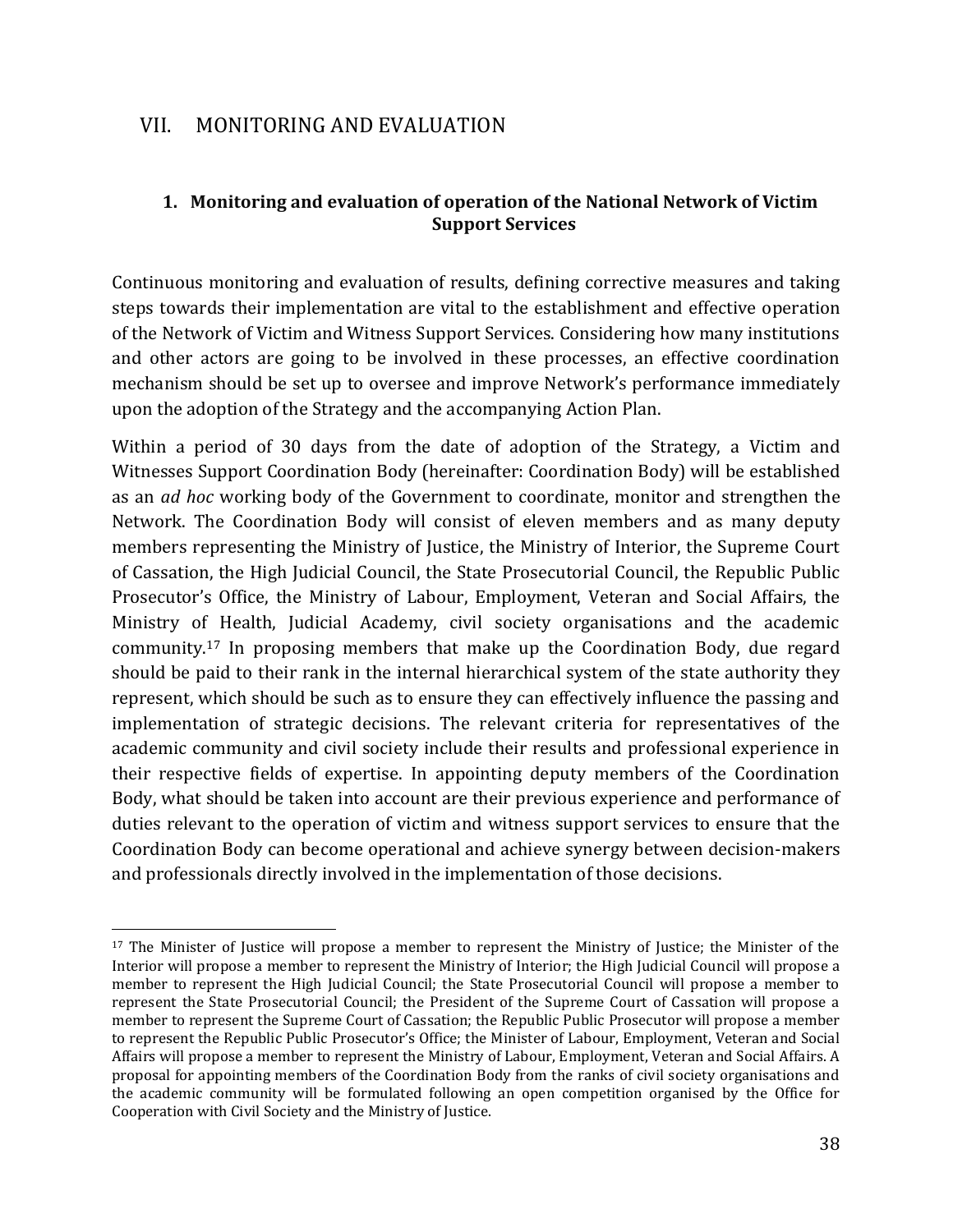For the purpose of coordinating, monitoring and strengthening the Network, the Coordination Body shall:

- Collect and analyse information about functioning of the Network;
- Organise meetings with competent institutions, civil society organisations and the academic community to analyse current issues and formulate potential solutions;
- Adopt recommendations for making improvements in the operation and further building of the Network and submit them to competent authorities for further action;
- Monitor implementation of the Strategy and the accompanying Action Plan;
- Assess if there is a need to review the Strategy and the accompanying Action Plan and initiate the review procedure with the competent ministry;
- Cooperate with other bodies responsible for monitoring implementation of related strategic documents;
- Perform other duties relevant to the operation and strengthening of the Network.

The Ministry of Justice will provide administrative and technical support to the operation of the Coordination Body. The activities related to the administrative and technical support will be coordinated by the Services Coordinator.

A constitutive session of the Coordination Body will be held within a period of 30 days from the date of the decision to constitute the Coordination Body. The Rules of Procedure of the Coordination Body shall be adopted at the constitutive session to provide for its operating procedure in further detail. The Coordination Body shall hold regular sessions four times a year, whereas extraordinary sessions are to be held if necessary for its operation. Sessions of the Coordination Body will be chaired by the Coordination Body Chairman appointed from the ranks of the Coordination Body membership for a term of one year. The Coordination Body will take its decisions by majority vote of its membership. Representatives of other institutions, civil society organisations and the academic community may attend sessions of the Coordination Body if their presence thereat is relevant to the functioning of the Coordination Body.

### **2. Monitoring and evaluation of Strategy implementation**

Setting up an effective mechanism for monitoring and evaluating successfulness of implementation of the Strategy is essential for keeping to the schedule and maintaining the quality of implementation of this strategic document and the accompanying Action Plan. Another important point in this regard is to define and implement measures for their improvement in a timely manner.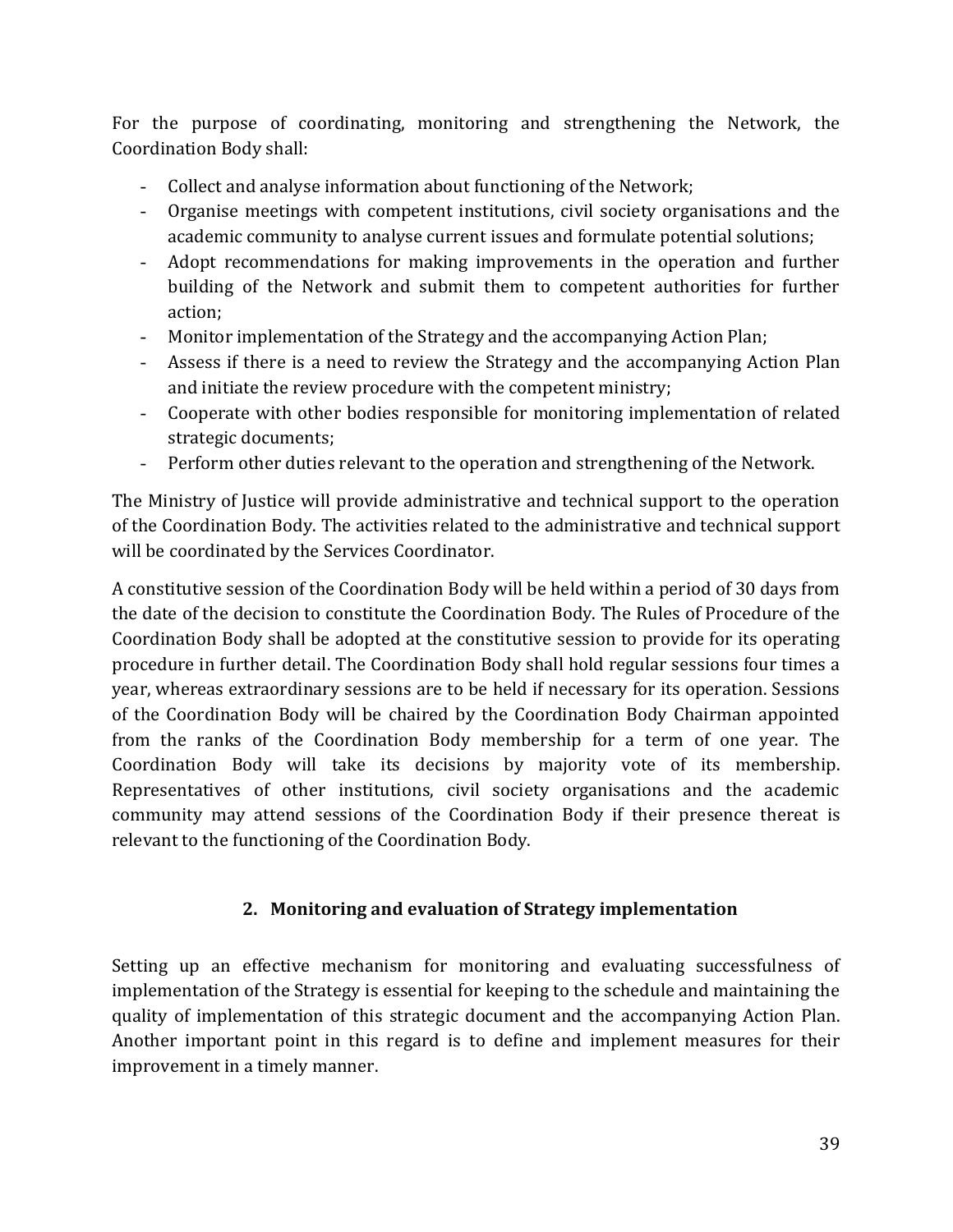The Coordination Body will be vested with the duty to monitor implementation of the Strategy and the accompanying Action Plan. The Coordination Body shall adopt quarterly reports on the results of Strategy implementation prepared by applying a methodology for collecting and evaluating data to be adopted by this Body in the first three months of Strategy implementation. In defining and adopting a methodology for collecting and evaluating data about implementation of the Strategy, due regard will be paid to ensure its compliance with similar mechanism in related fields, including previous experiences with such mechanisms. <sup>18</sup> On the one hand, this will ensure rational mobilisation of human resources in the process of drawing up reports on implementation of these strategic documents. On the other hand, it will ensure comparability of data concerning the effects of reforms in this area and facilitate its processing and analysis. At the same time, it will preclude problems already identified in the process of monitoring and evaluating the results of related strategic documents adopted at a previous time.

To ensure transparency of the reform process, reports on implementation of the Strategy will be published regularly on websites of the Ministry of Justice and other institutions participating in the Coordination Body.

 $\overline{a}$ 

<sup>&</sup>lt;sup>18</sup> Action Plan for Chapter 23, National Judicial Reform Strategy, National Strategy for the Prosecution of War Crimes, etc.